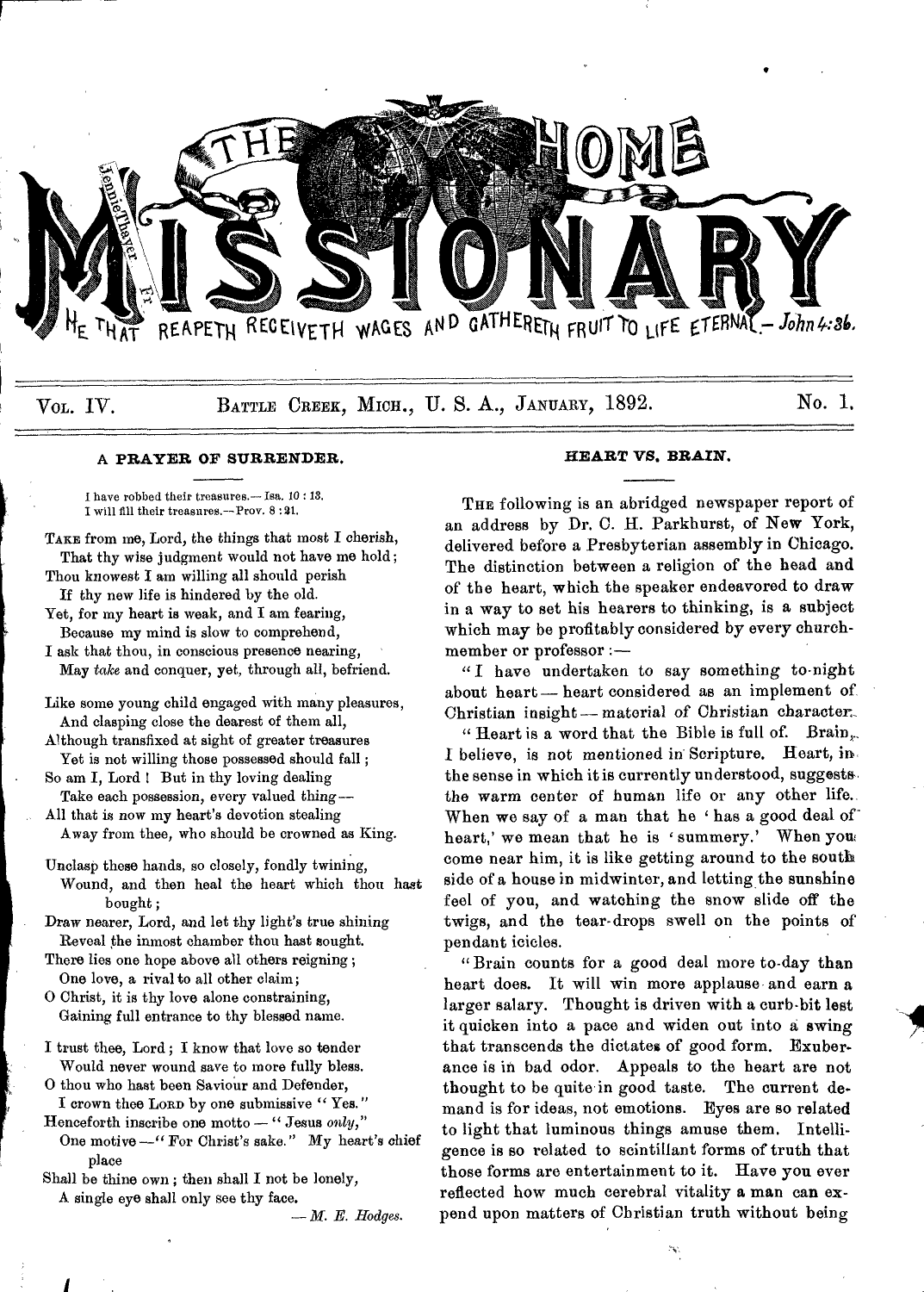even personally touched by the realities he has cerebrally dealt with ? I asked a member of my church the other day whether he thought a certain friend of his, who attends a certain church and is exceptionally brainy, was really entering into sympathy with religious things.

 $``$   $\cdot$  O, no,' he said,  $\cdot$  he likes to hear preaching because he has an active mind and enjoys the way that things are spread out in front of him.'

" In the old days of the church a sermon used to convert 3,000 men ; now that temperature is down, it takes 3,000 sermons to convert one man.

"Intellectual activity upon Christian themes is not Christianity any more than working a flying trapeze in church is godly exercise.

" We can run the entire gamut of theological controversy, maintain among hearers an unflagging interest, keep the intellectual machinery running with a rush that sets the wind blowing and the ground shaking, without one of the hearers having come into personal, experimental touch with one blessed morsel of meat which these theological nuts that we have been squeezing between the jaws of our intellectual crackers, have packed away inside of them. Now, that is the kind of thing pure intellect is ; brilliant as winter sunshine, but cold as the frosty splendor of January ; with scintillant agility enough to whiten the air, but incompetent to brush away the snow, eat through the ice, unlock the fountains of fertility, fire the pulse of this ague-stricken old earth, warm it into springtime, and garnish it with summer life and loveliness.

" 'The issues of life are out of the heart.' Passion is axial. Heat is power ; heat is enginery, whatever style or order of machinery it is that you belt it to. Don't be afraid of heat. All the best thoughts in the world are ingots molded from metal once molten. Prose is poetry cooled down. Art is enthusiasm become shape. The old cathedrals are petrified pulse-beats. The master paintings are mediaeval passion flung onto canvas. But nowadays art is imitation rather than creation, because the thermometer is down. It is precisely the same with ethics. To attempt to do right by rule is not Christianity. The only rules for a Christain to obey are those that are wrought into the fabric of his own renewed heart. You cannot read one of St. Paul's epistles without feeling that it was struck out at a white heat. There is nothing that suggests elaboration, reviews, revision. That is the way theology was made 1800 years ago. Only it was not thought of as theology in our sense of the term. We never call a religious truth theology till a good part of the vitals are out of it, and the blood in it is well curdled.

" Theology is religious truth treated anatomically. A man can be an acute theologian, and be as dry as a bone. Intellectual dexterity cannot deal with truth. Truth has a heart, and only heart can find it. Dogma is truth's body in which the warm currents of truth's blood no longer circulate. All the theology that is in the church to-day is in the epistles, but it isn't there as theology. So all the bone dust in our grave-yards to day was once in society, but it was not there as bone-dust.

"St. Paul had no creed but his own discernment of truth ; and if a man has that creed, he needs no other ; and if he has it not, it is doubtful if any other will do him any good. There is to me something intolerably grotesque in the present posture of our own great Presbyterian Church, bent as it is to cold, consecutive calculation, to the task of mechanically repairing and padding and abbreviating and patching an expression of two-hundred-and -fifty-years-old Westminster enthusiasm. There is that ingredient of cobbler and tinker about it that makes it to be no more like original creation than manufacturing wax flowers is like blossoming.

" It is heat that makes the world a live world, and." not light. It is heart that composes the core of Christianity, and not head. God so loved the world that he gave his only Son, that 'whosoever believeth in him should not perish but have everlasting life.' It was love, and not thought; heat, and not light; heart, and not head.

" The great trouble with the Presbyterian Church to-day is that it is brainy, and one of the best things that could happen to it would be to have fifty per cent of its brain taken out and made into heart. If we could have throughout the Presbyterian Church a real old-fashioned Wesleyan revival, all of our doctrinal problems would pass out of sight like rain drops falling into the sea, and our New York Pres' bytery's ' Prosecuting' committee would melt int disregard and invisibility, like darkness under a shaft' of lightning.

"We all have a great deal to learn. The seminary has a great deal to learn; the pulpit has a great deal to learn ; and the pew has a great deal to learn. Our appeal this evening is simply for heart. The story of the gospel begins with these three words. ' God is love.' That is the key, and that is the meter into which the entire song waits to be sung, the world over and the centuries through."

" WITH the heart man believeth untorighteousness ; and with the mouth confession is made unto salvation."

x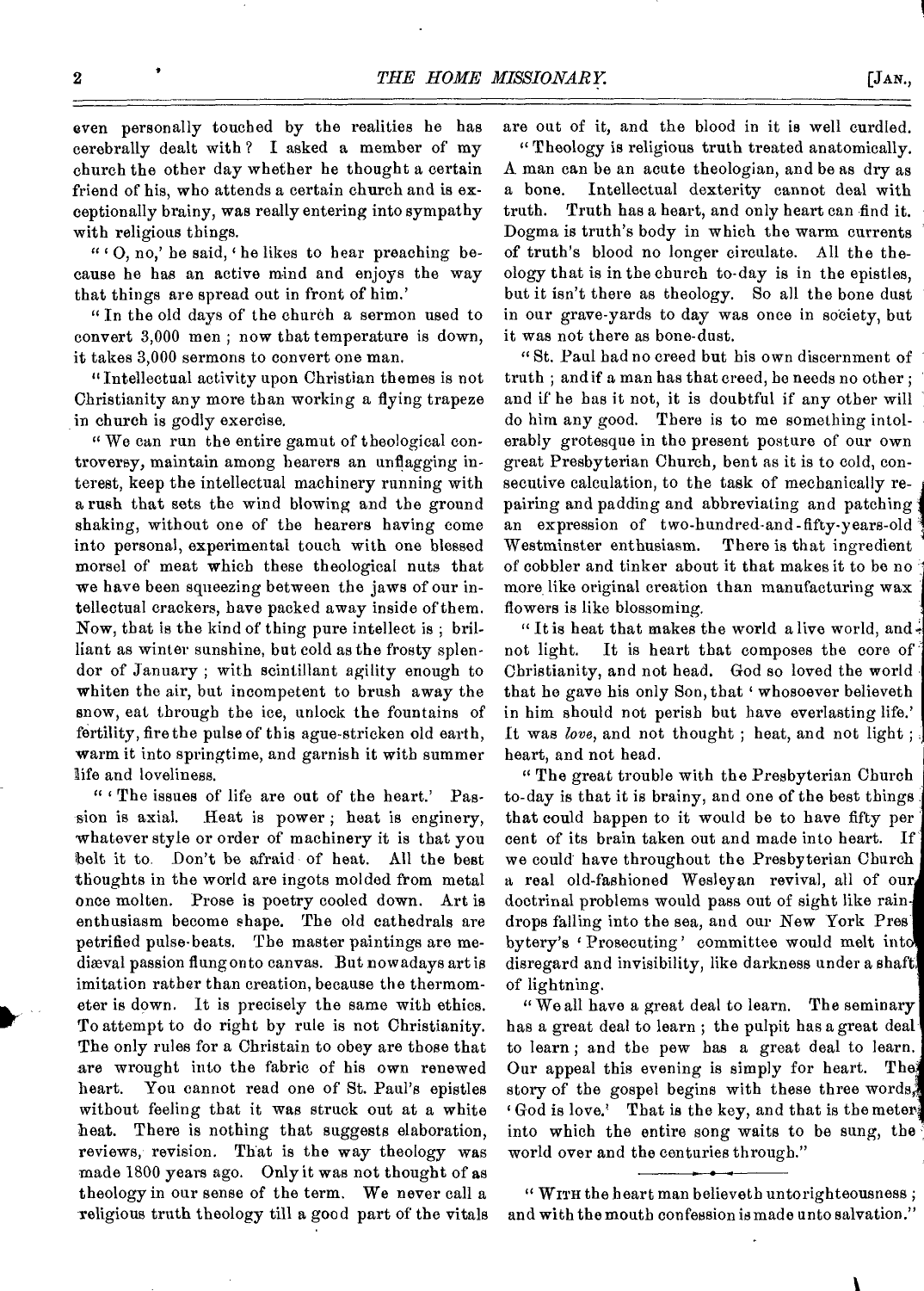#### **AN IMPORTANT FIELD,**

• As no provision has been made for the consideration of Mexico in the Foreign Mission Department of: the HOME MISSIONARY, on account of the large number of other fields, I will ask a little space to mention some of the features which make it an important missionary field, and trust that all the readers of the HOME MISSIONARY will study the articles that will appear in our other papers concerning it.

We might almost call it a home mission field, it is so near to the United States, and it seems strange that as a denomination we have neglected it so long. Here are 11,000,000 people right at our very doors, and not a single laborer among them teaching the present truth ! Surely from the standpoint of numbers and locality alone, they demand our speedy attention.

But there are other reasons why it is an important field. Mexico is a strong Roman Catholic country. In city, village, and country—everywhere is felt the mighty influence of this giant power. The people are kept in ignorance of the Bible by the priests, and Protestant mission work of all kinds must be done under great difficulties. But shall we hesitate on that account ? My mind was forcibly impressed recently by the reading of Isa. 49:6: "It is a light thing that thou shouldest be my servant to raise up the tribes of Jacob, and to restore the preserved of Israel ; I will also give thee for a light to the Gentiles, that thou mayest be my salvation unto the end of the earth."

It seems to me that we have been too contented in doing the light work in Protestant lands, without realizing that we are to be a light to all, and that the gospel of the kingdom is to be the salvation of all who believe it " unto the end of the earth." There is danger also of falling into the same error that other Protestant denominations fall into, viz., that of classing Roman Catholics in with Christians, and thus failing to appreciate the importance of Roman Catholic countries as mission fields.

I went into a large number of churches and cathedrals in Mexico, and everywhere saw the same sight, — scores and hundreds of people, of all classes, from the wealthiest to the poorest, bowing before the images of the saints, wallowing on the dirt floors, and kissing the ground, muttering their meaningless prayers, counting their beads, and going through many other superstitious ceremonies,— which proves them to be in as great need of the enlightenment which only the gospel of Christ can give, as are the heathen of Africa, India, or China. Those who know of Roman Catholicism, only what they have seen of it in the United States, where its power, although rapidly extending, is restricted by our laws and popular sentiment from having entire sway, cannot appreciate fully the power which it has in such lands as Mexico.

Other denominations have their missions established in many of the larger cities of Mexico, but there is plenty of unoccupied territory in which we can establish a number of missions as soon as we have proper persons fitted to take charge of them and means to support them. With the right kind of books, prepared in the Spanish language, our work can be made much more nearly self-sustaining than that of other denominations who do not have books for sale by subscription, nor the perfect system of selling them which we have. Especially do we need to have young men and women educated as medical missionaries for all such fields. How many there are among us who are allowing year after year to slip by, engaged in worldly business, teaching secular schools, or in some other employment that is not directly advancing the cause of truth, instead of devoting the time and the energies which God has given, to securing a preparation for his work in such fields

Of the financial condition of Mexico, and the prospects for the future, I will give more details in the Mission Field Department of the *Review and Herald.*  Suffice it to say here that there are abundant evidences that the Lord has been shaping the policy of this and other nations, to make the way more favorable for the truth to be carried. Now is the time to work, and we should all be educating ourselves for some place in the great harvest field. May God move on the hearts of many to study the Mexican field, and workers to labor there for the salvation of precious souls, and all to support heartily with prayers and means the plans which our Mission Board may make to enter this important field. Next March we will try to furnish something for the Foreign Mission department on Central America and the West Indies. This report is written from the island of Ruatan ; and although it is the twentyfourth of December, the atmosphere is beautifully warm. We are thankful for the many evidences of the prospering hand of the Lord over his work here. L. C. CHADWICK.

THE whole rationale of Christianity has been put in thirteen words by a poet, as follows : —

. •

" In the heart of man a cry, In the heart of God, supply."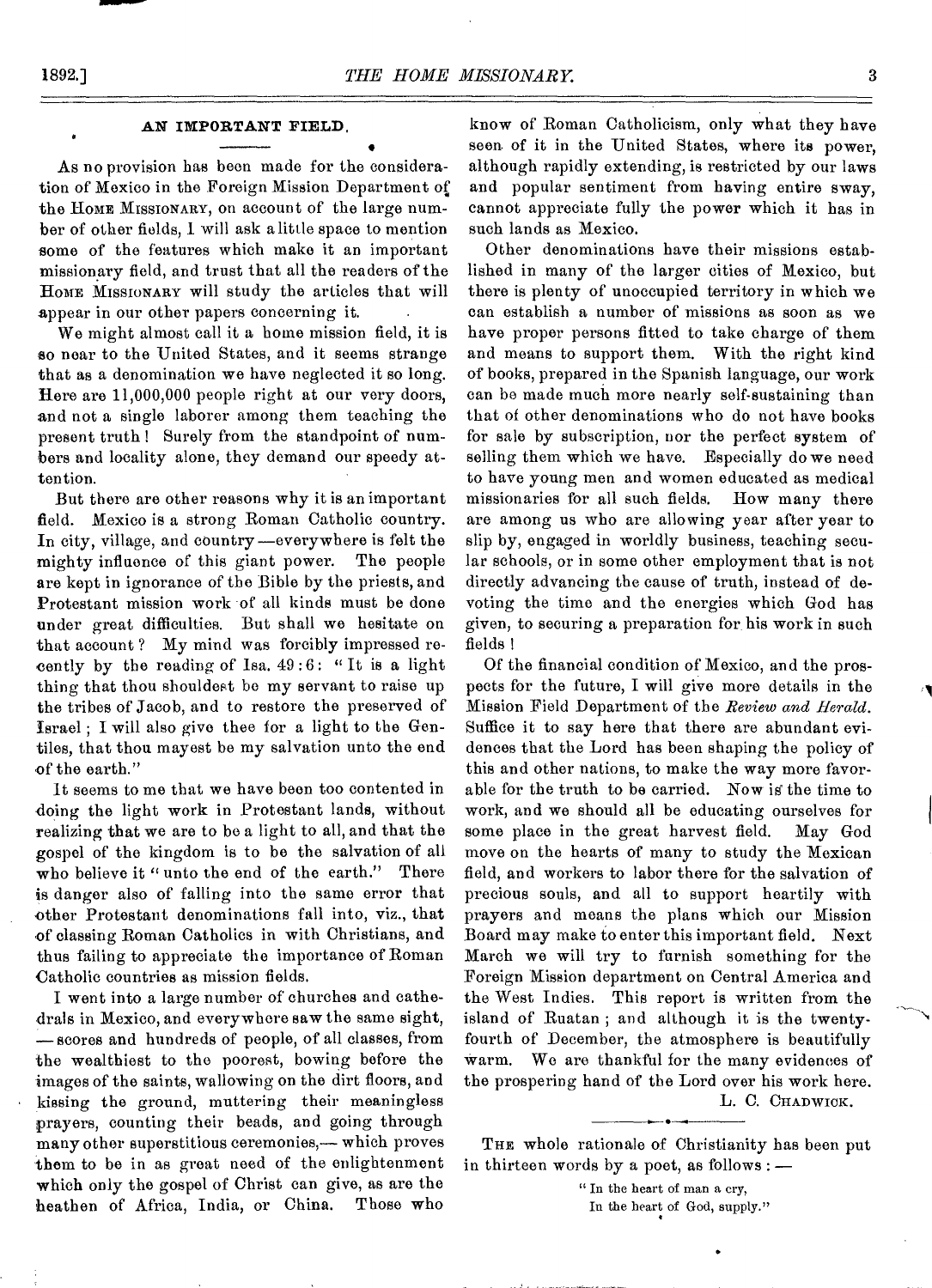## FOURTH SABBATH' READING.

To be Read in the Churches, Sabbath, January 3o.

#### **TREATMENT OF THE ERRING.**

THE Scriptures speak plainly in regard to the course to be pursued toward the erring : " Ye which are spiritual restore such a one in the spirit of meekness ; considering thyself, lest thou also be tempted."

To convince one of his errors is a most delicate work; for through constant exercise, certain modes of acting or thinking become second nature ; through habit a moral taste is created, and it is very hard for those who err to see their errors. Many are blind to faults in themselves which are plainly discerned by others. There is always hope of repentance and reformation in one who recognizes his faults. But some are too proud to confess that they are in the wrong, even when their errors are plainly pointed out, and they see them. In a general way they will admit that they are human, liable to err ; but they expect others to treat them as if they were unerring ; such confessions count for nothing with God.

It is very discouraging to labor for this class. If their wrong course is pointed out to them as being dangerous both to themselves and to others, they seek to excuse it by laying the blame on circumstances, or casting it upon their brethren, leaving others to suffer the censure which justly belongs to themselves. They are filled with indignation that any one should regard them as sinners. The one who reproves them is looked upon as having done them a personal injury.

And yet these very ones who are so blind to their own faults are often quick to perceive the faults of another, quick to criticise his words, and condemn him for something he did or neglected to do. They do not realize that their own errors may be much more grievous in the sight of God. They are like the man represented by Christ as seeking to pull a mote out of his brother's eye while he had a beam in his own eye. The Spirit of God makes manifest and reproves the sins that lie hidden, concealed in darkness ; sins which, if cherished, will increase, and ruin the soul ; but those who think themselves above reproof, resist the influence of the Spirit of God. In their efforts to correct others, they do not manifest patience, kindness, and respect. They do not show an unselfish spirit, the tenderness and love of Jesus. They are sharp, rasping, and positively wicked in their words and spirit.

Every unkind criticism of others, every thought of self-esteem, is " the putting forth of the finger and speaking vanity." This lifting up of self in pride, as if you were faultless, and magnifying the faults of others, is offensive to God. It is breaking his law, " Thou shalt love thy neighbor as thyself." "Be kindly affeetioned one toward another." We have no right to withdraw our confidence from a brother because of some evil report, some accusation or supposition of wrong. Frequently the report is made by those who are at enmity with God, those who are doing the enemy's work as accusers of the brethren.

Some one not so mindful as he should have been of Christ's words, "Take heed how ye hear," allowed his unsanctified ears to hear wrong, his perverted senses to imagine wrong, and his evil tongue to report wrong. Many a man will not come openly to talk with the one he thinks in error, but will go to others, and under the mask of friendship and sympathy for the erring, he will cast reflections. Sometimes he openly agrees with the one whom he covertly seeks to injure. Suppositions are stated as facts, without giving the person charged with wrong, a clear, definite statement of his supposed errors, and without giving him a chance to answer the charges. This is all contrary to the teaching of Christ. It is the subtle way in which Satan always works. Those who do such things have set themselves up as judges, through admitting evil thoughts. One who engages in this work, communicates to his hearers a measure of his own spirit of darkness and unbelief; his evil surmisings sow in their minds the seeds of bitterness and suspicion toward one whom God has delegated to do a certain work. If he makes a mistake, it is seized upon, magnified, and reported to others, and thus many are led to take up the reproach against their neighbor. They watch eagerly for all that is wrong, and close their eyes to all that is commendable and righteous.

When an effort is made to ascertain the truth in regard to matters that have been represented as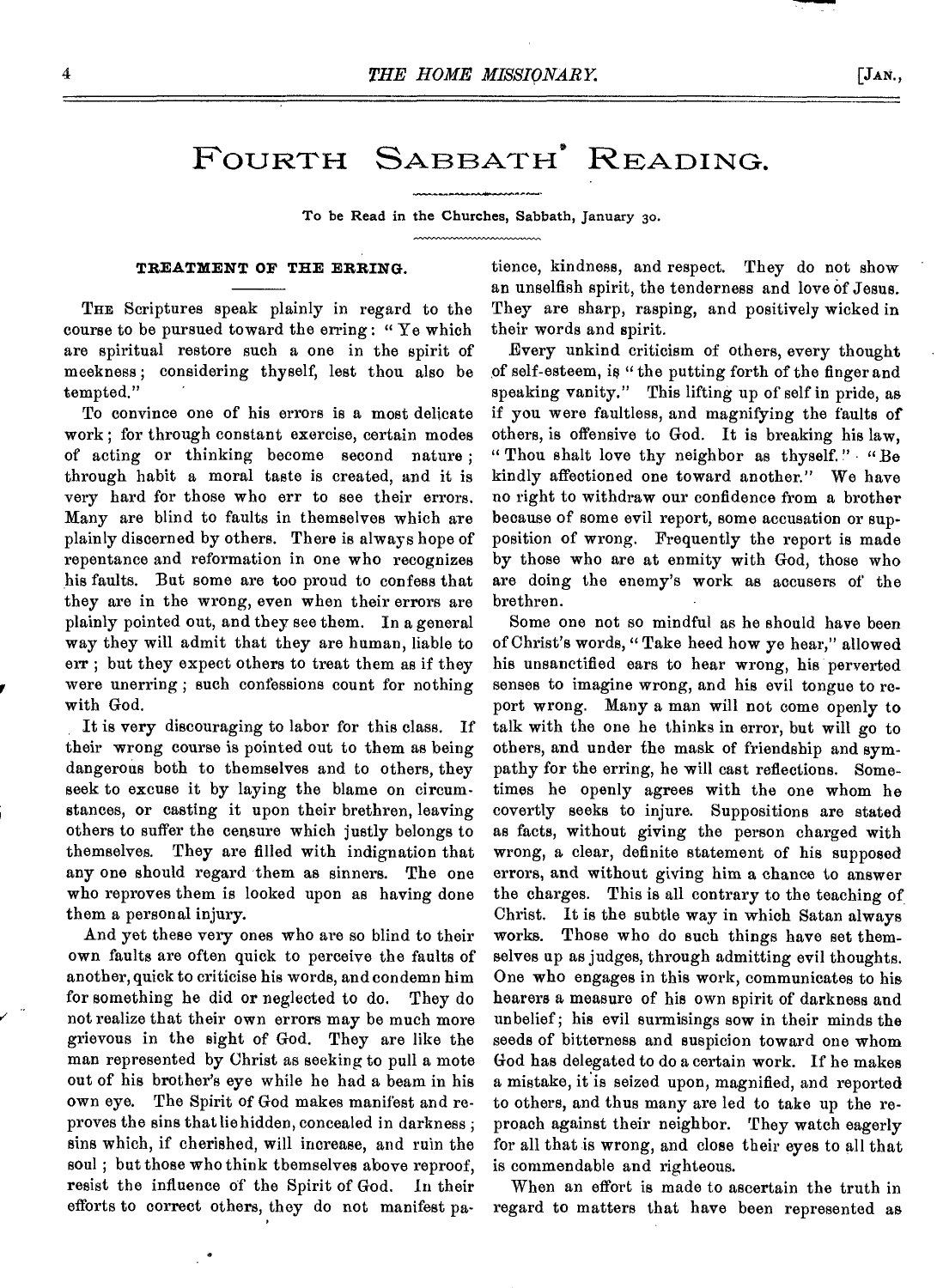wrong, those who have been the accusers are frequently unwilling even to grant the accused the benefit of a doubt as to the reliability of the evil reports. They seem determined that things shall be just as they have stated them, and they treat the accused as guilty, without giving them a chance to explain. When there is manifested a spirit of such fierce determination to make a brother or sister an offender, and the accusers cannot be made to see or *feel* that their own course has been wrong, what does this show? — That the transforming power of the enemy has been upon them, and their character reflects his attributes.

Satan well knows that all his strength, together with that of his angels and evil men, is but weakness when opposed to the faithful, united servants of the Great King, even though they may be few. In order to overcome the people of God, Satan will work upon elements in the character which have not been transformed by the grace of Christ ; he will make these the controlling power of the life. Unless these persons are converted, their own souls will be lost, and others who regarded them as men led of God, will be destroyed with them, because they become guilty with them. Satan endeavors to create suspicion, envy, and jealousy, leading men to question those things that it would be to their soul's interest to believe. The suspicious ones will misconstrue everything. They will call an atom a world, and a world an atom. If this spirit is allowed to prevail, it will demoralize our churches and institutions.

To speak evil of another secretly, leaving the one accused in ignorance of the wrong attributed to him, is an offense in the sight of God. Let those who have been drawn into this work repent before God, confess their sin, and then nourish the tender plant of love. Cultivate the graces of the spirit, cultivate tenderness, compassion for one another, and do not longer work on the enemy's side of the question.

Before giving credence to an evil report, we should go to the one reported to be in error, and ask, with all the tenderness of a Christian, if these statements are true. A few words spoken in brotherly kindness may show the inquirer that the reports were wholly without foundation, or that the evil was greatly magnified.

And before passing unfavorable judgment upon another, you should go to the one whom you think has erred, tell him your fears, with your own souls subdued by the pitying love of Jesus, and see if some explanation cannot be made that will remove your unfavorable impressions.

Christ prayed that his disciples might be one, even

as he is one with the Father. Then every one who claims to be a child of God should labor for this oneness. When it exists, the followers of Christ will be a holy, powerful people, united in love. But if you let love die out of the soul, and accept the accusations of Satan's agents against the children of God, you become servants of sin, and are helping the devil in his work.

" Though I speak with the tongues of men and of angels, and have not charity, I am become as sounding brass, or a tinkling cymbal. And though I have the gift of prophecy, and understand all mysteries, and all knowledge; and though I have all faith, so that I could remove mountains, and have not charity, I am nothing. And though I bestow all my goods to feed the poor, and though I give my body to be burned, and have not charity, it profiteth me nothing. Charity suffereth long, and is kind ; charity envieth not ; charity vaunteth not itself, is not puffed up, doth not behave itself unseemly, seeketh not her own, is not easily provoked, thinketh no evil; rejoiceth not in iniquity, but rejoiceth in the truth; beareth all things, believeth all things, hopeth all things, endureth all things."

Nowhere is the duty of forgiveness so plainly taught and so impressively enforced as in the lessons of Christ. Study the parable of the two debtors : "Therefore is the kingdom of heaven likened unto a oertain king, which would take account of his servants. And when he had begun to reckon, one was brought unto him which owed him ten thousand talents." Here was one man in high position who had been intrusted with a vast amount of property. But upon an examination of his accounts he was found unfaithful; he owed his lord ten thousand talents. This, at the lowest computation, amounts to nearly ten million dollars. When the king saw the evidence of his servant's unfaithfulness, be commanded him to be sold, with his wife and children, his houses, his lands, and all that he had, that payment might be made. Alarm seized the unfaithful man, as he saw ruin before him, and he pleaded for delay : " Lord, have patience with me, and I will pay thee all." But his lord knew that be could never pay the debt. While the servant acknowledged the justice of the sentence against him, he begged for mercy. "Then the lord of that servant was moved with compassion, and loosed him, and forgave him the debt." What joy was this, what relief from the shadow of his wrong course, which surrounded him like a cloud! He went forth from the presence of his lord with the whole debt canceled. But circumstances occurred which tested the true spirit of this man,—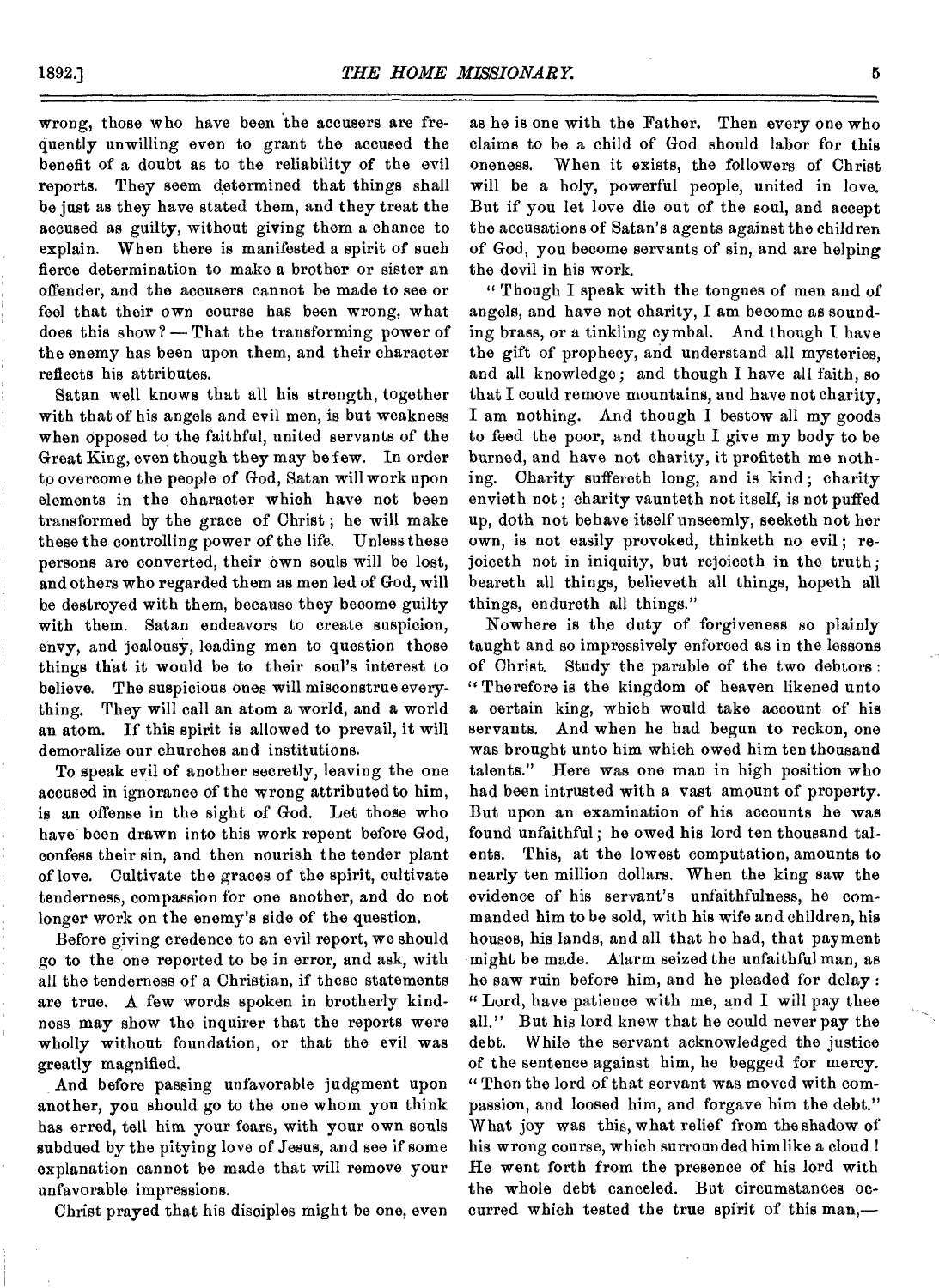whether he would manifest the same forgiveness and mercy that had been shown toward him, or whether his joy and gratitude were of a selfish nature, and his heart not softened.

"The same servant went out, and found one of his fellow-servants, which owed him a hundred pence ; and he laid hands on him, and took him by the throat, saying, Pay me that thou owest. And his fellow-servant fell down at his feet, and besought him, saying, Have patience with me, and 1 will pay thee all. And he would not ; but went and cast him into prison, till he should pay the debt."'

Here Christ illustrates the spirit of selfishness and severity which brother exercises toward brother. Both are human, both are in need of mercy, patience, and forbearance. But one whom God has forgiven much, will not forgive a small offense in his fellow-man. Too many professed Christians regard one whom they deem in error with an unfeeling, relentless spirit, which is the fruit of pride, self-sufficiency, and hardness of heart; thus they show that God's great love for them is not appreciated ; for it has not softened their hearts.

When this man, whose great debt had been forgiven, met another, inferior to him in position and office, who owed him but a small sum, he was filled with anger, and with threats and' violence claimed the money duo him. Then when the poor debtor fell at his feet and used the very same prayer which he himself had uttered before his lord, he was merciless. He accused the man of not meaning to pay him, and disregarded his prayers and tears. He who had been forgiven so much would himself forgive nothing. He claimed his rights, and taking advantage of the law, afflicted the distressed debtor by casting him into prison.

This conduct grieved those who witnessed it, for they knew the whole story of his pardon, and they carried a complaint to the king. Then the king's anger was stirred, and he ordered the man to come before him. " Then his lord, after that he had called him, said unto him, 0 thou wicked servant, I forgave thee all that debt, because thou desiredst me ; shouldst not thou also have bad compassion on thy fellowservant, even as I had pity on thee ?" And his lord delivered him to the jailer till he should pay all that was due.

Will those whose names are upon the church books, who claim to be sons and daughters of God, consider their relation to God and to their fellow-men ? While we must depend so entirely upon the mercy of a sin-pardoning Saviour, shall our hearts remain hard and unsympathizing ? Can any provocation authorize unkind feelings, or should it cause us to harbor resentment or seek revenge? Can we cast the first stone in condemnation of a brother, when God is extending his mercy to us, and forgiving our trespasses against him? Should God enter into judgment with us, our debt would be found to be immense, yet our heavenly Father forgives the debt.

Men will be dealt with by God, not according to their opinion of themselves, nor according to their self-confidence, but according to the spirit they reveal toward their erring brethren. We are not forgiven *because* we forgive, but *as* we forgive.

" If thy brother trespass against thee, rebuke him; and if he repent, forgive him." Treat him and his errors as you wish God to treat you when you offend him. You should not say, as some have said, who ought to know better, "I do not think he feels humble enough. I do not think he feels his confession." What right have you to judge him, as if you could read the heart? The word of God says, "If he repent, forgive him. And if he trespass against thee seven times in a day, and seven times in a day turn again to thee, saying, I repent ; thou shalt forgive him." And not only seven times, but seventy times seven, should you forgive him, -- just as often as<br>Christ forgives you. MRS. E. G. WHITE. Christ forgives you.

*(To be concluded next month.)* 

#### **REPORT OP LABOR, DECEMBER, 1891.**

#### **Main Office.**

#### RELIGIOUS WORK.

|     | Pages books and tracts sent to foreign countries $60,556$ |  |  |                                                    |       |
|-----|-----------------------------------------------------------|--|--|----------------------------------------------------|-------|
|     |                                                           |  |  | $\mu$ $\mu$ $\mu$ $\mu$ $\mu$ United States 43,341 |       |
|     | Number periodicals sent to foreign countries              |  |  |                                                    | 2,651 |
|     |                                                           |  |  |                                                    |       |
| 44  |                                                           |  |  | letters written to foreign countries               | 263   |
| 66. |                                                           |  |  | " United States                                    | 131   |
|     |                                                           |  |  | MRS. S. L. STRONG.                                 |       |

#### HEALTH AND TEMPERANCE WORK.

|    |  |                                      |  |  |  |  | Pages books and tracts sent to foreign countries $32,662$                                                                                                                                                                                                                                                           |
|----|--|--------------------------------------|--|--|--|--|---------------------------------------------------------------------------------------------------------------------------------------------------------------------------------------------------------------------------------------------------------------------------------------------------------------------|
|    |  |                                      |  |  |  |  | $\frac{1}{6}$ $\frac{1}{6}$ $\frac{1}{6}$ $\frac{1}{6}$ $\frac{1}{6}$ $\frac{1}{6}$ $\frac{1}{6}$ $\frac{1}{6}$ $\frac{1}{6}$ $\frac{1}{6}$ $\frac{1}{6}$ $\frac{1}{6}$ $\frac{1}{6}$ $\frac{1}{6}$ $\frac{1}{6}$ $\frac{1}{6}$ $\frac{1}{6}$ $\frac{1}{6}$ $\frac{1}{6}$ $\frac{1}{6}$ $\frac{1}{6}$ $\frac{1}{6}$ |
|    |  |                                      |  |  |  |  | Number periodicals sent to foreign countries 871                                                                                                                                                                                                                                                                    |
|    |  |                                      |  |  |  |  | " " United States 1,073                                                                                                                                                                                                                                                                                             |
| 66 |  | letters written to foreign countries |  |  |  |  |                                                                                                                                                                                                                                                                                                                     |
| 44 |  | $\mu$ $\mu$ $\alpha$ United States   |  |  |  |  | - 560                                                                                                                                                                                                                                                                                                               |
|    |  |                                      |  |  |  |  | LAURA C. BEE.                                                                                                                                                                                                                                                                                                       |

#### NATIONAL RELIGIOUS LIBERTY WORK.

Pages tracts and pamphlets sent out 140,535 Number copies *Sentinel* sent out 650  $\cdots$  " American State Papers" sent out...... MARY E. SIMKIN.

#### GERMAN WORK.

|    |                                    | Pages books and tracts sent to foreign countries $1,420$ |  |                  |  |               |     |
|----|------------------------------------|----------------------------------------------------------|--|------------------|--|---------------|-----|
|    |                                    | $\mu$ $\mu$ $\mu$ $\mu$ $\mu$ United States 4,576        |  |                  |  |               |     |
|    |                                    | Number periodicals sent to foreign countries             |  |                  |  |               | -63 |
| "  |                                    |                                                          |  | " "United States |  |               | 227 |
| 44 |                                    | letters written to foreign countries                     |  |                  |  |               |     |
| 46 | $\epsilon$ . The set of $\epsilon$ |                                                          |  | " "United States |  |               | 65  |
|    |                                    |                                                          |  |                  |  | LENA STEINEL. |     |

#### **Chicago Office.**

| Pages denominational publications sent out 26,808        |      |
|----------------------------------------------------------|------|
|                                                          |      |
| " Health and Temperance publications sent out 26,524     |      |
| Number copies Signs, Present Truth, and Instructor " 742 |      |
| Good Health and Pacific Health Journal "<br>$\cdots$     | - 38 |
|                                                          | 749  |
| $\cdots$ letters written                                 | 660  |
| <b>JENNIE THAYER.</b>                                    |      |
| SCANDINAVIAN WORK.                                       |      |

| Pages tracts sent out                                       | 456 |
|-------------------------------------------------------------|-----|
| No. copies Zions Vaktare and Evangeliets Sendebud sent out, | 451 |
|                                                             | 250 |
| TENA JENSEN.                                                |     |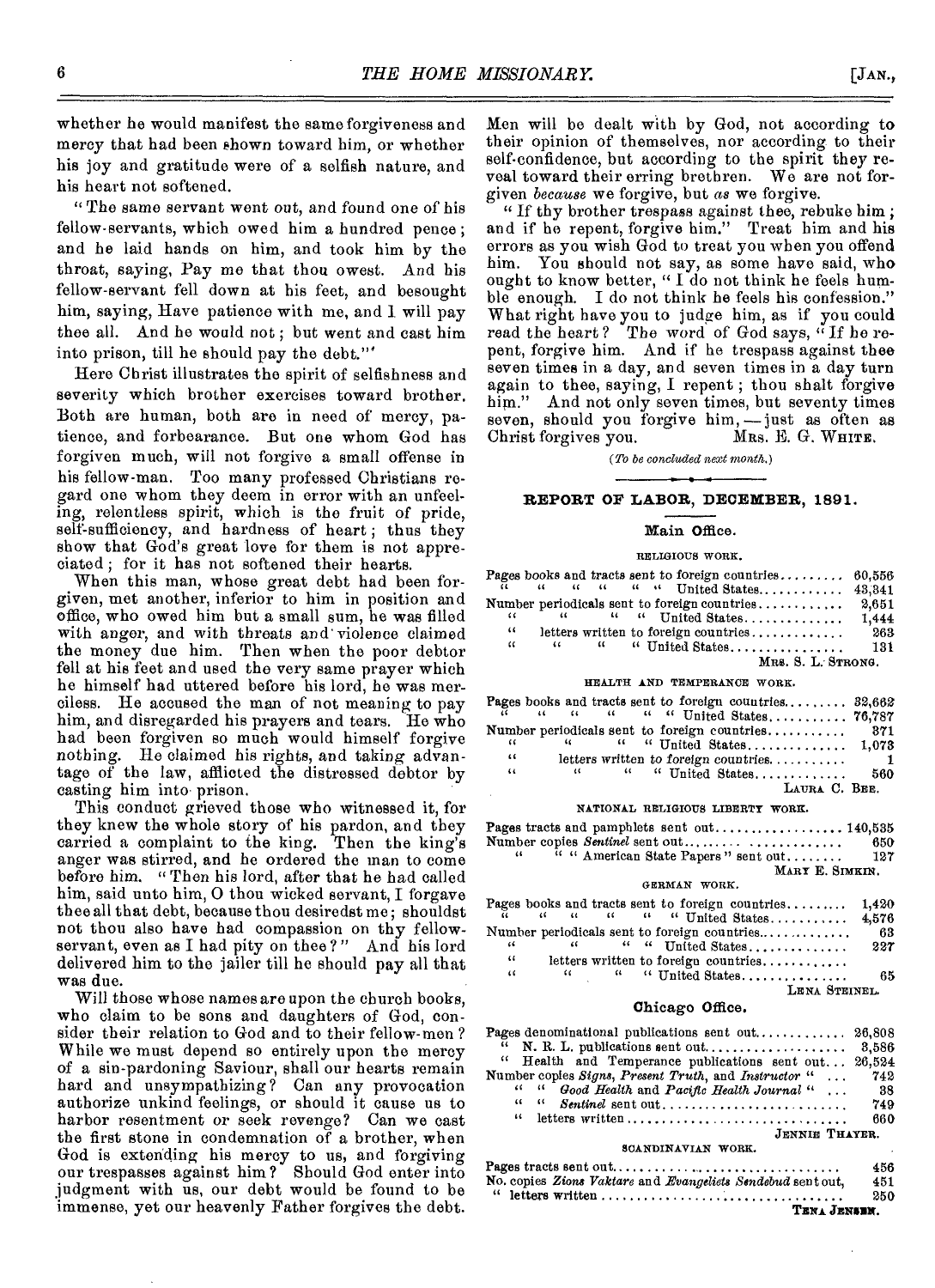# Extracts from Correspondence.

### FROM a physician and minister in Barbadoes, W. I.:—

"It is with pleasure that I acknowledge the receipt of some very valuable and useful books and tracts, for which I am very thankful, especially for 'Bible Readings,' which I do believe has been God's own appointed way for dispelling forever from my mind all error and darkness, and causing the true light of the gospel to occupy their place. I do assure you that I have not words sufficiently strong with which to praise God and thank you, his instrument, for sending me that book, which I have read and re-read, accompanied with fervent prayer to God that he would be pleased in his own good way and time to instruct me in his word, and to cause the pure light of his gospel to remove all error that may have been occupying my mind, which prayer, I rejoice to say, he has answered.

"I now feel abundantly blessed in being able to write you that I have fully and publicly accepted the truth as taught by Seventhday Adventists, for which I repeat, Praise God! I do ask you to remember me in your prayers, asking him for Jesus' sake to grant unto me more faith, more strength, more earnestness, more of his Holy Spirit, so that I may daily grow in grace and wisdom, with increased love for Jesus, and power to keep his commandments. It is my desire to continue faithful to the end, and be accounted worthy to obtain eternal life at the resurrection of the just.

"I am glad to be able to write you that since my conversion to the teachings of God's word as regarded by Seventh-day Adventists. I have been instrumental in God's hands of converting my wife and her brother. It is my one and Only desire henceforth to know nothing among men but Christ and him crucified, by endeavoring to reflect the light that I have received, by teaching others as I have been taught and instructed in God's word."

From an old and valued correspondent in Sierra Leone, to whom two boxes of clothing were sent last summer by the Battle Creek church : —

"Your very interesting and welcome letter reached me with bill of lading for the two boxes you so kindly sent. At the first reading of the letter, I could hardly believe my eyes, but in due course of time it dawned upon me that it was not a dream but a reality. I cannot sufficiently thank you all for your kind gift and the prompt way in which you acted in the matter. May God abundantly bless you and increase your labors more and more.

"You will be pleased to know that since the receipt of the articles, I have gathered together those for whom they were intended. Suffice it to say that their joy was indescribable, and they could hardly contain themselves; they frisked and jumped like one mad. After telling them in their own vernacular, for they are all 'Sherbros,' where the goods came from, one chief rose up, and said in their own language, What a strange people! What black man would do this? God people! God people! Thank you! Thank you! 'White man God be true God! We will follow him.'

" My wife has undertaken to prepare the garments in her sewing class (150 yards of cloth donated). The books you sent —` Bible Readings,' 'Great Controversy,' and 'Man's Nature and Destiny' are highly interesting. I did not at all expect them, and that makes me more grateful for them. They are calculated to

strengthen me in my work. I have become so much interested in them that I have set aside, for the time, all other reading until I can finish them. Before concluding, let me again sincerely thank you, and through you, those who have' so kindly contributed the contents of the boxes. They have thereby helped to turn many from darkness to righteousness. Let me refer them to Daniel 12: 3,"

#### From a young lady in England : —

"Thank you for your letter received yesterday, which gave an opportunity of explaining my position with regard to your movement. We were very much interested in Mr. \_\_\_\_\_\_, whom we had the pleasure of entertaining two years ago, and were quite willing to hear him explain and advocate his views on the Sabbath. Since then my mind has been much exercised over the question, and I have read, thought, and prayed much about it ; but up to the present time I do not see my way clear to accept your position.

"I have found the papers both interesting and edifying, and in the summer time, when driving in the country, where I distribute a great deal of literature, I have often given yours among others."

### The following extracts were taken from a letter written Brother Vuilleumier by a gentleman living in Argentine Republic, S.  $A. :=$

" Your letter was read with pleasure, and it was a cause of rejoicing for all to know that, our friends in the United States are concerned about us. We are here a group of one hundred and thirty-five Waldensian families from the Piedmont valleys. With the exception of one or two families, each possesses from two hundred and fifty to five hundred acres of land, and large herds of cattle.

" The neighbors not having consented to meet on the Sabbath, we meet on Sunday. My honse is open to all who desire to be instructed in the word of God. Our spiritual wants are greater than our physical, but they are not felt enough. Myself and six hundred and thirty-seven of age, need good, earnest, nourishing spiritual food. So do our young people, but they do n't realize their need. Their parents are not earnest enough, and it hurts the children, as they are without restraint."

It might be well to add that it is some twentyfive years since they settled in Argentine, and that they have never been visited by a minister. They read French, Italian, and Spanish, but very little English.

From Kingston, Jamaica : —

"For the last few weeks I have been making np my mind to address this letter to you, and I hope the Lord will help me to make plain what I have upon my mind. I have read carefully every book, tract, and periodical you have sent me, and have never given away one without knowing its contents. The consequences have been that I am perfectly convinced of the truthfulness of every point of doctrine, especially the Sabbath and the coming of the Lord; and I have formed the resolution not only of practicing, believing, and acting up to them by the help of the Lord myself, but through his grace conferred on me I shall hence-. forth make every effort to further the work by making known those precious truths to others, of which, until recently, I was partly ignorant ; but now through his unbounded mercy they burst upon me in a flood of light. I feel overwhelmed with the goodness of God. I hope it may he his good pleasure to help me at this late period of my life to do something in his service."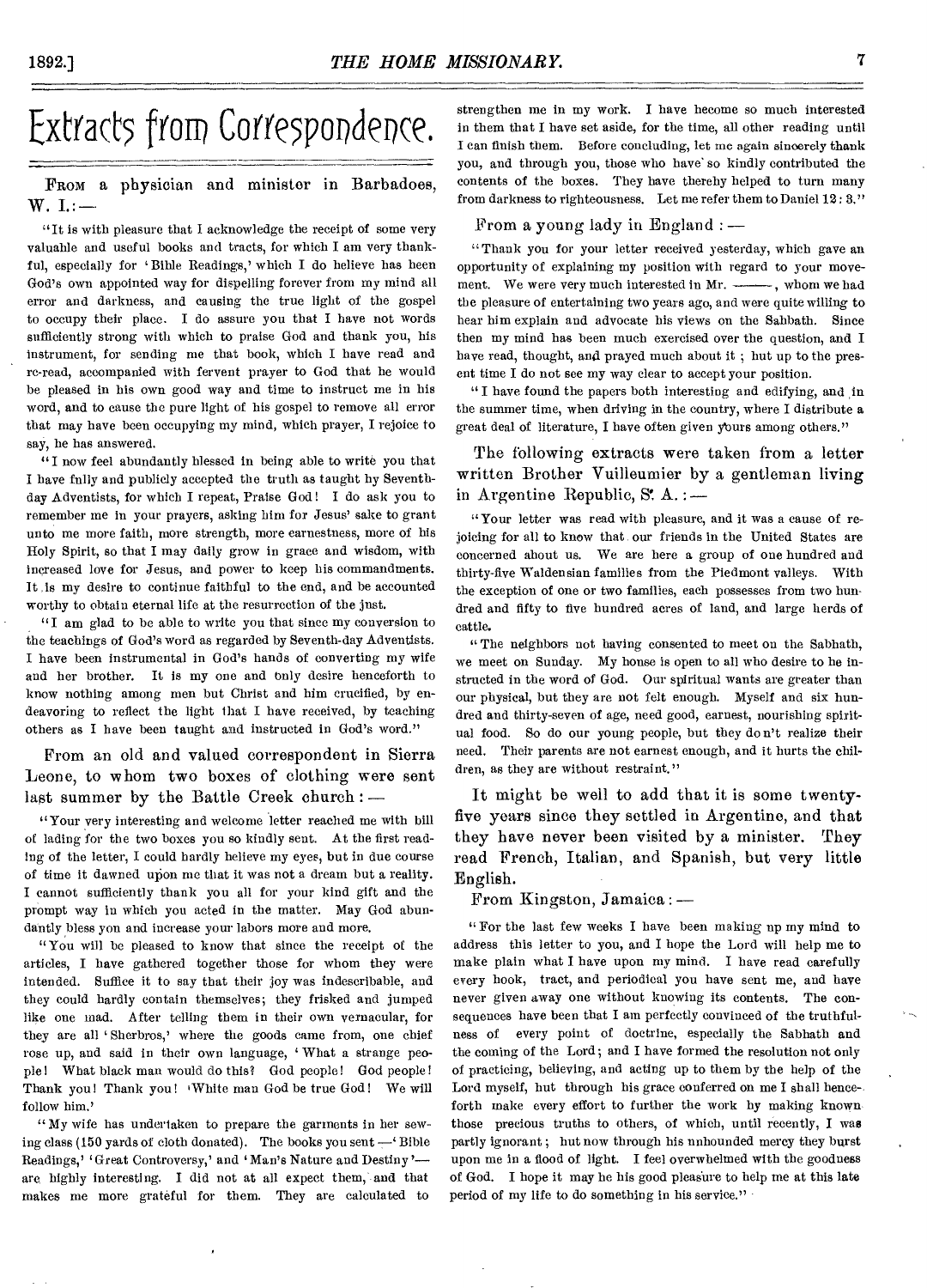[STUDY FOR FIRST WEER IN FEBRUARY.]

### FOREIGN MISSIONS.

CONDUCTED BY W. A. SPICER.

#### **WITHOUT GOD.**

O CHURCH of the living God, Awake from thy sinful sleep 1 Dost thou not hear yon awful cry Still sounding o'er the deep ? Is it nought that one out of. every three, Of all the human race, Should in China die, having never heard The gospel of God's grace ? Canst thou shut thine ear to the awful sound. The voice of thy brother's blood? A million a month in China Are dying without God 0, speak not of the noble few Who the gospel sickle wield,

And reap some sheaves with weary hand On the edge of the harvest field; For beyond their utmost efforts Four hundred millions lie, And a thousand preachers were all too *few*  To reach them ere they die. But hear, 0 hear ye for yourselves The voice of your brother's blood ; A million a month in China Are dying without God

Go, for the Saviour sends thee, To call from the distant East The idolaters for whom he died, To his heavenly marriage feast. The gospel that thou bearest The power of God shall prove, To triumph o'er the souls of men By the omnipotence of love. And remember, while thou lingerest, The voice of thy brother's blood ; A million a month in China Are dying without God I

*— H. Grattan Guinness.* 

#### **CHINA.**

THE Chinese empire is one of the most extensive dominions ever swayed by a single power in any age or in any part of the world. Its territory comprises one third of Asia, and one tenth of the habitable part of the globe. Its area is over 5,300,000 square miles; its population, four or five hundred millions. Its political divisions, outside of China proper, are Manchuria, Mongolia, Ili, Kokonor, and Tibet. These may be said to be the colonies, or dependencies, of the Chinese empire. They comprise about three fifths of the empire. Manchuria, Ili, and Kokonor contain a mixture of the Asiatic peoples, various tribes of which are roving and quarrelsome in their nature. Some of the territory in these countries is very productive, but quite

a proportion of it is a barren desert. When China is spoken of as a missionary field, it is not usually understood as embracing the dependencies.

#### CHINA PROPER.

China proper lies between 18° and 41° N. latitude, while the eastern extremity borders on Corea,  $124^{\circ}$  E. longitude, and the western boundary is 98 $^{\circ}$  E. longitude. Its area is upwards of  $2,300,000$  square miles. It has a seaboard of 2,500 miles. Compared with the United States, its area would include all the States *lying* east of the Mississippi river, with Texas, Arkansas, and Missouri added. This is divided up into eighteen different provinces, which vary in size from 39,000 to 400,000 square miles, and they vary in population from 5,000,000 to 38,000,000,<br>making an aggregate of about 400,000,000. Each making an aggregate of about  $400,000,000$ . province is subdivided into *poos*, or counties. Each county has a market town, which is a walled city, the wall being from twenty to sixty feet high. There are upwards of 4,000 walled cities in these provinces. On the top of the walls in some places are piled large stones, which in tumults of wars are thrown upon the heads of the assailants. It was by this very primitive mode of warfare that Abimelech, the unworthy son of Gideon, met his death at Thebez, a piece of millstone being thrown upon his head from the top of the wall, by a woman. See Judges 9 : 50-55.

#### GOVERNMENT.

The form of government is an absolute monarchy, notwithstanding the fact that the emperor is supposed to be governed by a code of laws which quite minutely point out his duties. He regards himself as the interpreter of these " decrees of heaven," and is recognized by the people over whom he rules as the connecting link between themselves and their gods. The administration of the government is undoubtedly designed to be patriarchal. The emperor is the sire, and his officers are the responsible elders of the provinces, departments, and districts, as every father of a household is of its inmates. Nowhere has this plan been so systematized and so thoroughly acted upon, and for so long a period, as in China. Its government has been modeled without any knowledge of other kingdoms. From the unchanging character of the Chinese people and their government, it is but reasonable to suppose that they have followed to a greater or less extent the principles of its founders, subject to such variations as would be made by its different dynasties. wearing of the queue was imposed upon the Chinese as a mark of subjection. Hence to lose it would indicate rebellion. It is a fact that liberty is unknown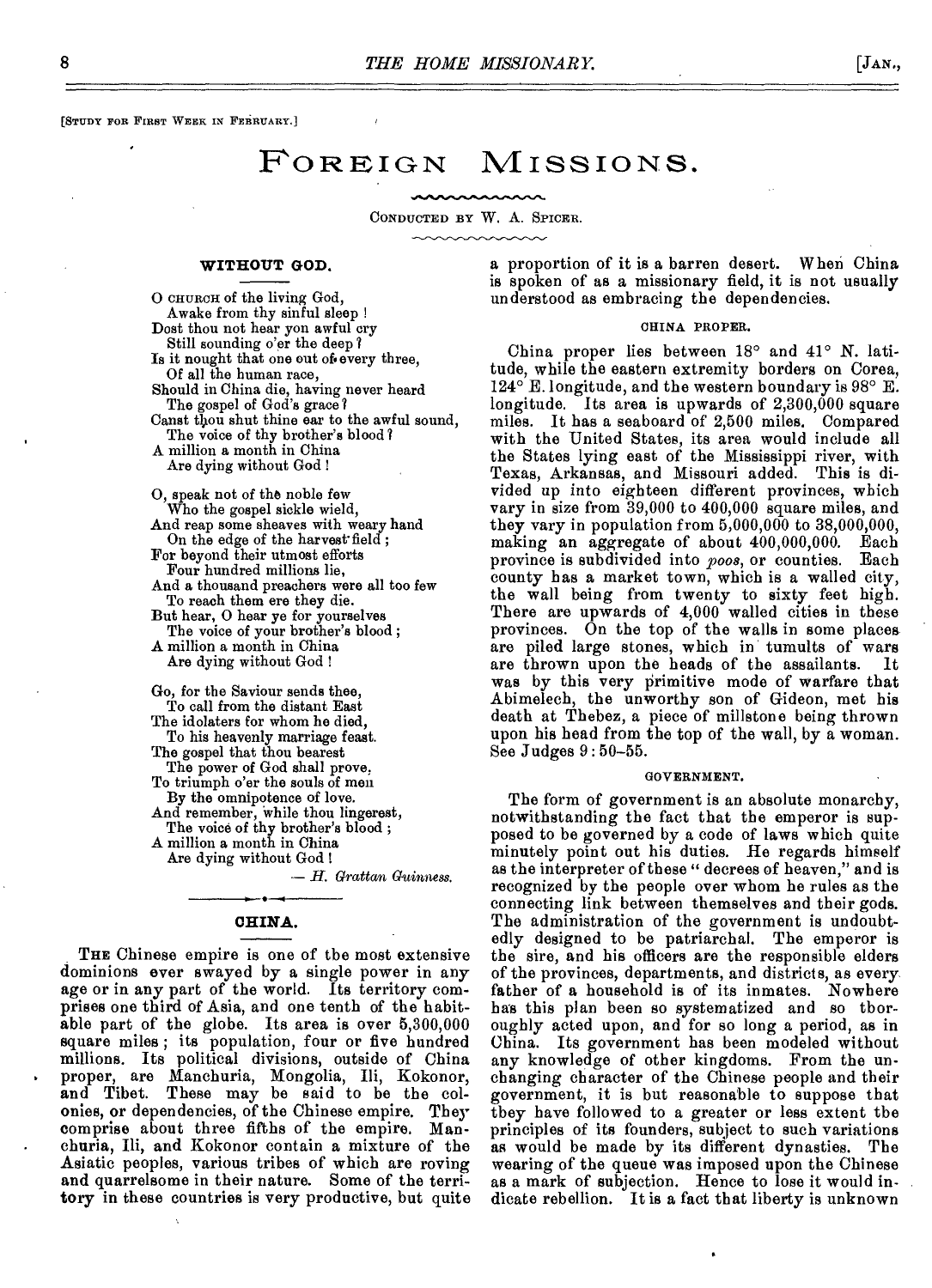among the people. There is not even a word for it in their language. No acknowledgement on the part of the sovereign, of certain well-understood rights as belonging to the people has ever been required, and it is not likely to be demanded by the one or given by the other party, until the spirit of the gospel enlightens the people.

#### THE PROVINCES.

Each province is famed for some special feature, which is recognized by all. For instance, the province of Shantung is noted as being the birthplace of Confucius, who was born B. c.  $551$ , and died B. c.  $477$ ; also of Mencius, a celebrated writer of the Confucian school, who died B. o. 317. Pechili is honored as containing the capital, Pekin, in which there are from  $2,000,000$  to  $3,000,000$  inhabitants. Nankin, the capital of Kiangsu is renowned throughout China for its manufacture of silk, cotton, crepe, satin, paper, fine ink, and for its literary standing. This province of Kiangsu also contains Shanghai, the great emporium of Asia, and the most noted European treaty port. Shansi is noted as the "original seat of the Chinese people, and many of the events mentioned in the scenes recorded in their ancient annals occurred within its borders." It is bounded on the north mostly by the Great Wall, which is also of general interest. Kansu is the largest of all the provinces, and the least productive, as the greater part of it is a desert of sand and snow ; yet one peculiar geographical feature is a narrow strip of land projecting like a wedge into the Tibetan plateau, which commands the trade and power throughout the northern provinces. Thus the interests of the Chinese people are bound together by some local and yet general interest in each of the various provinces.

#### WATER-WAYS AND TRAVEL.

The empire is watered by large rivers, which, by means of their tributaries, irrigate and drain the country. They also afford unusual facilities for intercommunication. " The rivers of China are her glory." Some of them are navigable for hundreds of miles. The lakes are comparatively few.

"A vast amount of traffic is carried on by means of a system of canals, which intersect the land in every direction, connecting many of the chief towns with the great rivers. The Grand Canal, which connects Hang-Chow-Foo in the province of Chekiang with Tientsin, the port of Pekin, is about 650 miles in length, — a mighty water-way, constructed to facilitate the internal oommerce of the country, and especially to enable the grain fleet, with its enormous supply of rice for the use of the capital, to avoid the perils of the coast — perils of pirates and of storm. This mighty canal crosses the two greatest rivers, the Yang-tse-kiang, and the Hoang-ho, or Yellow River, but has latterly become comparatively useless, owing to the erratic conduct of the Yellow River, commonly called China's Sorrow,' which is subject to appalling floods, when it bursts its banks and inundates vast tracts of country, finally selecting for itself some totally new channel."

Missionaries or other travelers in China can for a trifle hire boats to convey them from village to village ; and the passengers can make their home on the boats. In other parts of the country, the journey is made on chairs, "litters," or wheelbarrows, or on beasts.

#### CLIMATE.

From a latitude and longitude of China proper, the reader will at once perceive that within its limits is every variety of soil and climate that can be found in the United States of America, " Canton, the southern capital, being in the tropics, while Pekin is subject to violent extremes of heat and cold." The warmest latitudes in America, however. The warmest latitudes in America, however, do not correctly represent those of China. Some of the cities in the southern provinces are the coldest places on the globe in that latitude. It is said to be the only point in the tropics where snow falls near the sea. Near the Grand Canal, the moisture is excessive, because the marshes are not half drained. In these districts, fevers, ague, and dysentery prevail. The inhabitants of Shanghai suffer from rapid changes in the autumn and spring months. Rheumatic and pulmonary complaints are common. In the northern provinces, the severe cold of the winter apparently counteracts the excessive heat of the summer; "for whereas the people of the southern provinces are pale and comparatively feeble, those of the northern are stalwart and the children rosy. This is perhaps partly due to the difference of food, the products of the northern provinces being those of Northern Europe, so that millet and other nourishing grains replace the invariable rice diet of the South.

#### PRODUCTS AND FOODS.

As to variety, the products of China are in excess of those of America. It furnishes large quantities of silks, crepe, satins, tea, etc. A large proportion of the soil is devoted to raising food for man. Rice, corn, canary seed, and wheat furnish most of the cereals. Rice is emphatically the staff of life, and is considered indispensable all over the land. Corn, buckwheat, oats, and barley are not ground, but are cooked singly in various ways or mixed in with other dishes. They have a long list of culinary vegetables, including twenty varieties of peas and beans, some for camels and horses, but mostly for human consumption. For meats they have fowls of all kinds, also fish, pigs, finely dressed cats, puppies, etc. Taken as a whole, most of the varieties of food stuffs to be found in all other countries are to be found in China. One of the greatest objections that the European or American can find with the food of the country, is in their mode of cooking it,— with all kinds of fat and oils, both vegetable and animal.

#### HISTORY AND MISSIONARY EFFORT.

About the year 2200 B. C., " the Chinese settled around the bend of the Yellow River. From this time on, the records are more or less reliable." The Chinese are a civilized people, and their ancient works show that the former inhabitants of the land pos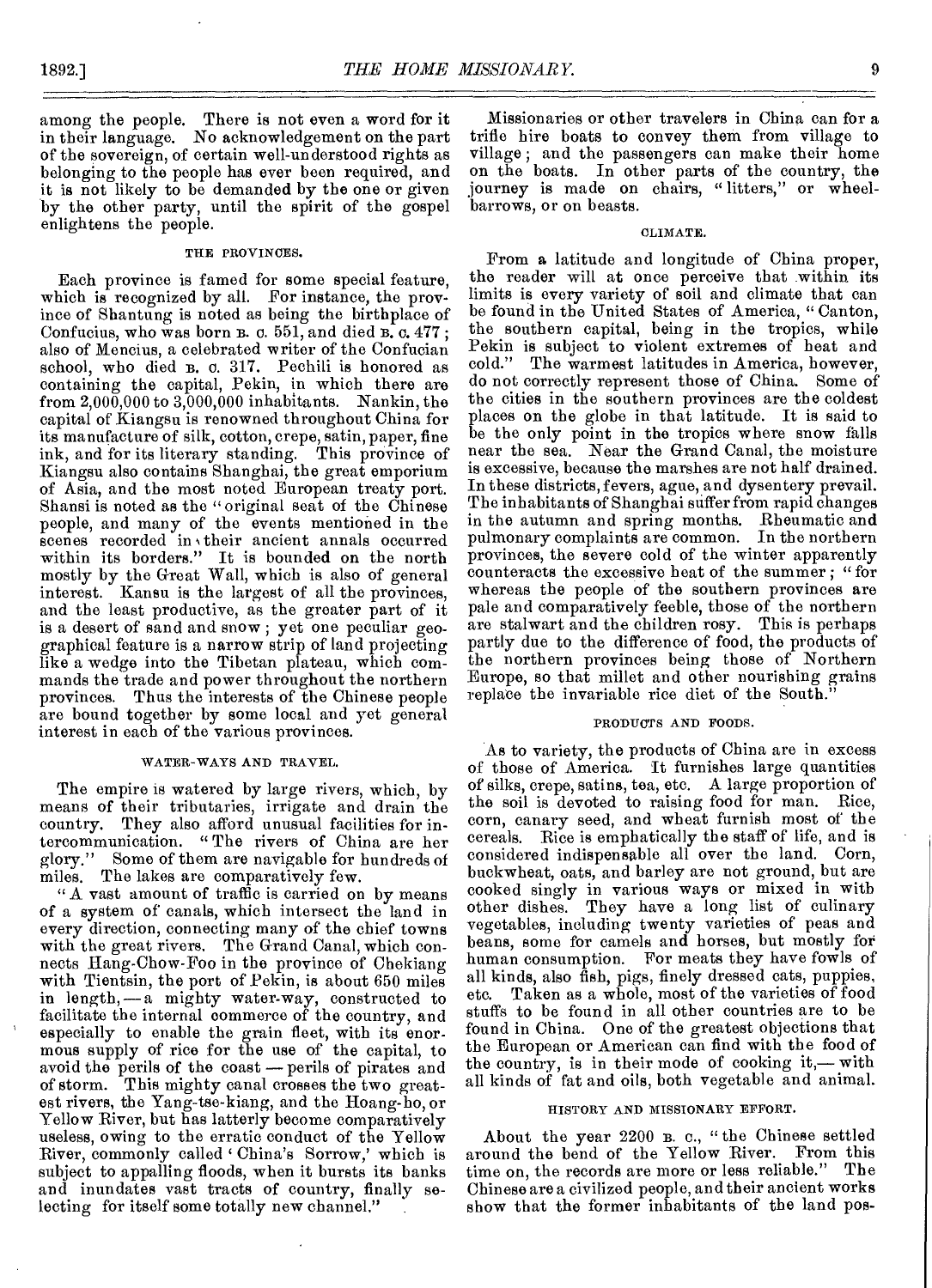sessed an intelligence in certain arts and sciences, which the present race have lost. On the noted wall in China, which in many places has a hight of thirty feet, and a breadth of twenty feet, are bricks weighing from forty to sixty pounds, of workmanship that challenges the wonder of the beholder. During the Tang dynasty, between 908 and 618 B. c., China was the most civilized country on the face of the earth.

In the early part of the Christian Era, the gospel was preached in China by the Nestorians. Tradition gives Thomas the credit of being the first who proclaimed it. But the influence of the " mystery of iniquity" soon followed in its wake, with its blighting influence. Until the early part of the present century, China was practically closed to foreigners.

At the present time, there are about forty missionary societies operating in China. The number of missionaries, according to the " Encyclopedia of Missions," was, in 1890, 1,295 ; ordained natives, 209 ; unordained, 1,260. There were sixty hospitals, forty-three dispensaries, and 520 organized churches, ninety-four of which were wholly selfsupporting ; while the number of communicants was 37,287. The amount of contributions made by natives in 1889 was \$36,884.50. There is no land where missionary effort is so rapidly on the increase as in China.

Of the obstacles which lie in the way of the work in China, the first, perhaps, is the general dislike of foreigners. The common name for the foreigner is *fan kwei, "* foreign devil." His appearance, his actions, his speech, are looked upon with suspicion. Secondly, the prejudice and conceit of the *literati* is an obstacle. They are the most difficult class to reach, and the most bitter opponents of Christianity. The opium habit is dastructive to both soul and body. China is a wealthy country, and the systemof the government and the customs of the people are such that the wealth goes into the hands of its officers and lords, while the common people are distressingly poor. The language is another obstacle ; but those who are apt in studying languages can master it sufficiently to preach in one year. It usually requires two years. This difficulty, however, is largely overcome by a modern method of placing the sounds in Roman letters, so that in a brief period one can converse in the language, though unable to read the Chinese characters. Medical missionaries have great influence among the people, as the science of the healing art will restore the sick in spite of the anger of their gods. Men and women are wanted to go to China with the power of the gospel of Jesus Christ, that will be manifested as in the days of the early disciples. Already we have seen in this country a little of what God will do in a far greater degree in this direction. The same power will at no distant day be manifested in China through those who are willing to sacrifice their interests to give a knowledge of the gospel to the Chinese.

*Oakland, Cal* 

S. N. HASKELL.

#### **THIRTY-SIX YEARS IN CHINA.**

WHEN I arrived in China, thirty-five years ago last September, there were not five hundred native Christians in the whole empire in connection with the Protestant missions. The number of communicants reported in 1853 was only 351. In 1861, the year in which I came to Hankow, the Protestant missions could not boast of two thousand converts in all. In 1877, however, the number had risen to 13,035, and at the end of 1889 it reached 37,287. Thus it took forty-eight years to bring the net increase up to five hundred, while it has taken only thirty-five years to bring this five hundred up to nearly forty thousand. . . . From this center alone (Hankow) there have been issued, within fourteen years, upwards of 6,145,000 books and tracts. I will leave that fact to speak for itself. At this great center the missionaries have been earnest believers in three branches of the missionary work ; namely, preaching, healing, and book-distributing.

My ideal missionary is the man in whom the preacher, the doctor, and the colporter are rolled up into one. . . . Our success is largely to be ascribed to the heartiness, the thoroughness, and the persistency with which we have been carrying on these three branches of our work....

I have spoken of the eighteen provinces as being all open, with the exception of Hunan. I am inclined to think that the day of Htinan's visitation is not far distant. The recent riots in this province and in other provinces, all have their root in Hunan, and it is beginning to be felt that Hunan cannot be allowed to remain closed to all foreign intercourse. These riots have been the means of waking up the great provincial officials to the danger of winking at the efforts of the gentry and scholars of Hunan to stir up an anti-foreign feeling among the masses of the people. The viceroy of the two provinces, Hupeh and Hunan, has issued a splendid proclamation, in which he states explicitly that Christianity in China, so far as the profession of it is concerned, is on the same footing precisely as Buddhism and Taoism. The imperial ediot, which followed immediately, is still more explicit. These two documents are by far the most satisfactory of their kind that have ever been issued in China.

The effect of their publication has been instantaneous, and the good already done is incalculable. The riots have turned out to be a blessing in disguise, and we are only beginning to reap the harvest of good that must follow. The gates of China will be thrown more widely open than ever, and the cry for true laborers will be more urgent than ever. *— Rev. Griffith John, Hankow.* 

<sup>&</sup>quot;How kind and pressing were the invitations we received ! Dear people, they are only waiting for the gospel, so ready to accept it!  $\sigma$  why are there so few voices raised to tell the sweet, old story!" *-- From "In the Far East."*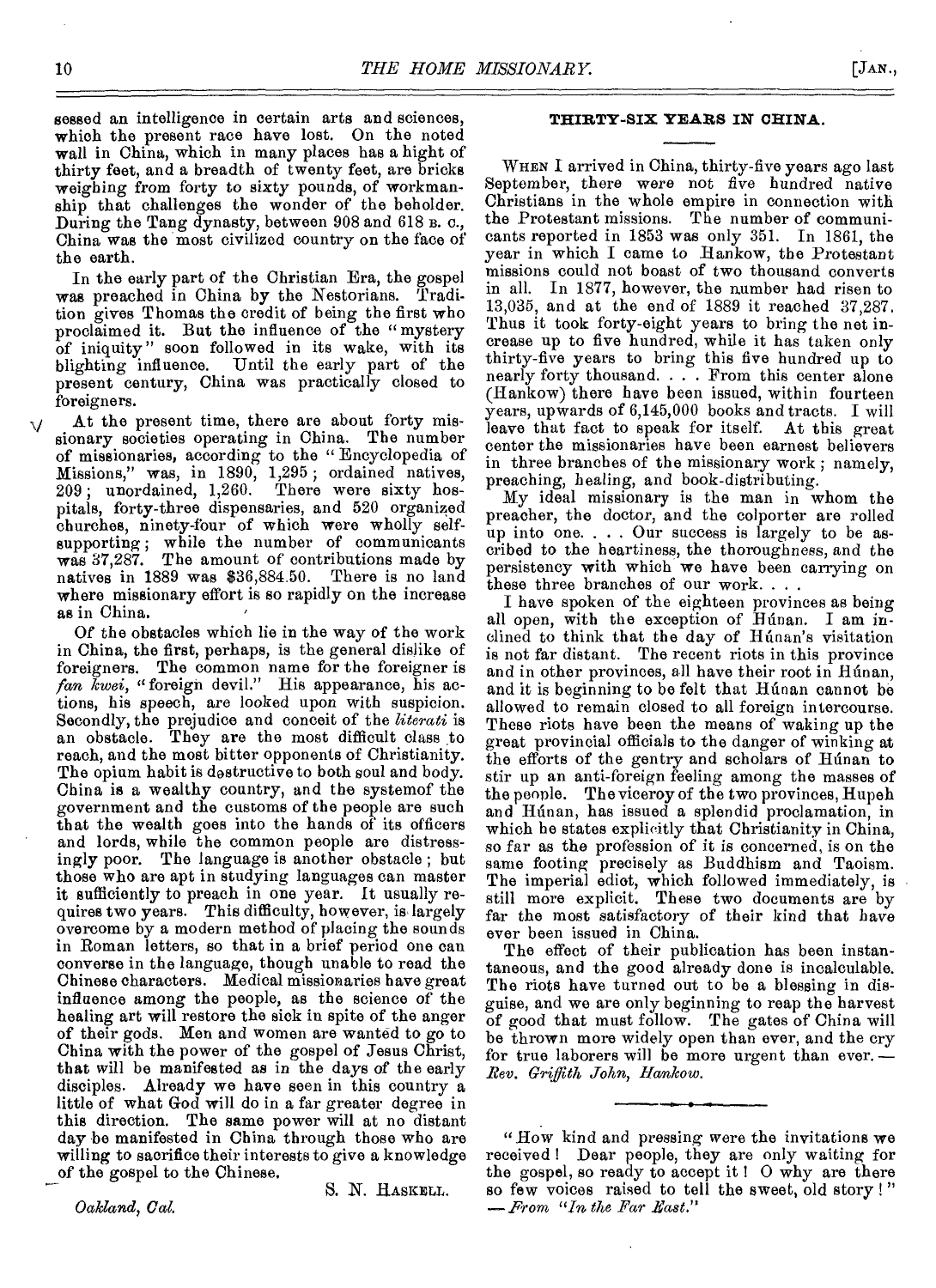ELDER HASKELL is writing something on China for the *Signs,* this month.

THE Chinese fought two wars with the British Government to prevent the introduction of the opium traffic. Pressed by Britain to legalize the traffic, the Chinese commissioner said, " It would indeed be for the advantage of the revenues; but we should certainly put a value on riches, and slight men's lives." The Chinese emperor said, " Nothing will induce me to derive a revenue from the vice and misery of my people." These words surely do not come from the uncivilized barbarians that many ignorantly suppose all the Chinese to be. The gospel in China is rescuing many from the toils of the opium habit; for there is power in it to save to the uttermost.

#### **THE MONTHLY MEETING.**

WE give this month, and will continue the plan, a suggestive outline for the monthly foreign missionary meeting. It is only suggestive ; and yet from what wo hear from the societies, it may be a help to many. Directness and method in our study are sure to increase our own interest and create interest in others.

Keep the map before you. If you have no atlas at home, get out the children's school geography. There are many points also, in any good geography, which we have forgotten since school-days, and which will help to make the field and its people more real<br>to us. If there is no large wall map at the meeting If there is no large wall map at the meeting room, or if your company is too large to gather around a printed map, have some one draw a map on a large scale on the black-board or on a large sheet of wrapping paper. For the latter, light crayon or black charcoal crayon may be used, according to color of paper.

As all enter heartily into the study of the fields, trying to get a definite understanding of the situation and needs, many will be surprised to find how deeply and personally interested they will become in countries and peoples to which they had, perhaps, seldom given a thought before. We want to get so acquainted with the great fields that we can spread their needs before the Lord in prayer, as Hezekiah spread out Rabshakeh's letter in the temple.

Talk up the first-day offerings. These ought to be very much larger. The work is waiting to be done, the fields are open, and the Lord calls on us to show our interest in a practical way. In a town in England, a missionary society has been organized called the "Do Without" Society, and it has attracted attention by the amount a few members have been able to give by doing without many things which would have been convenient and even help-<br>ful. We do not need any new organizations, but We do not need any new organizations, but ought not every one of our societies to resolve itself into a " Do Without " society, and put the cost of the articles we can do without into the first-day offering fund? If we become familiar with the present needs of the foreign work, we shall find that it will have no small influence in regulating the expenditure of the means which God may give us.

If there is not a regular weekly missionary meeting in your church or company, talk the matter over with the brethren and sisters, and formulate some plan for united prayer and study in the matter of the foreign work.

The space in the HOME MISSIONARY is too meager to give more than the barest outline in the study of the fields. Let all be interested to read up on the subjects, and glean points from books and other sources, and let all join in to make the meeting lively and interesting. Item No. 5 in the program should be short, and yet many points of progress may be noted in a few minutes ; and talking over the reports that have appeared during the month in our various papers will not only encourage our own hearts, but it may lead many who do not read the foreign reports to see what they miss by not doing so. A leader is necessary to preserve order and method in the study, and yet let us guard against stiffness and formality in talking over the lesson.

#### **POINTS SUGGESTED FOR QUESTIONS.**

1. GEOGRAPHICAL position of China ; its territory, divisions, towns, and cities. What proportion of the human race live and die in China ?

2. Government. (See also *Review,* Dec. 22, p. 79f.)

3. Rivers and canals ; modes of travel ; variety and influence of climate ; food of people.

4. About how near to the building of Babel does traditionary history date the beginning of China ? Its civilization.

5. Missionary work and progress during the past thirty-six years ; obstacles to be surmounted. Have the recent riots blocked the way for the gospel? See Ps. 33 : 10 ; Rev. 14 : 6.

6. We are to pray in behalf of the great harvest field; how should we pray? 1 Cor. 14:15, first part. See also Job 29 : 16, last part.

7. Will willing ignorance of the needs of the faraway fields release us from individual responsibility to pray and work in their behalf ? Prov. 24 :11-12.

#### **PROGRAM.**

I. Opening Song.

2. Scripture reading, Acts 17 : 22-27 ; Ps. 33 : 13-22.

3. Prayer.

4. Study of China.

5. Very brief mention of items of progress in our foreign work, as noted by members in our papers during the past month.

6. Informal discussion : How shall we increase the interest and attendance at the foreign missionary meetings ? How shall the first-day offerings for foreign missions be largely increased ?

 $\frac{1}{2}$ 

7. Closing Song, No. 1055.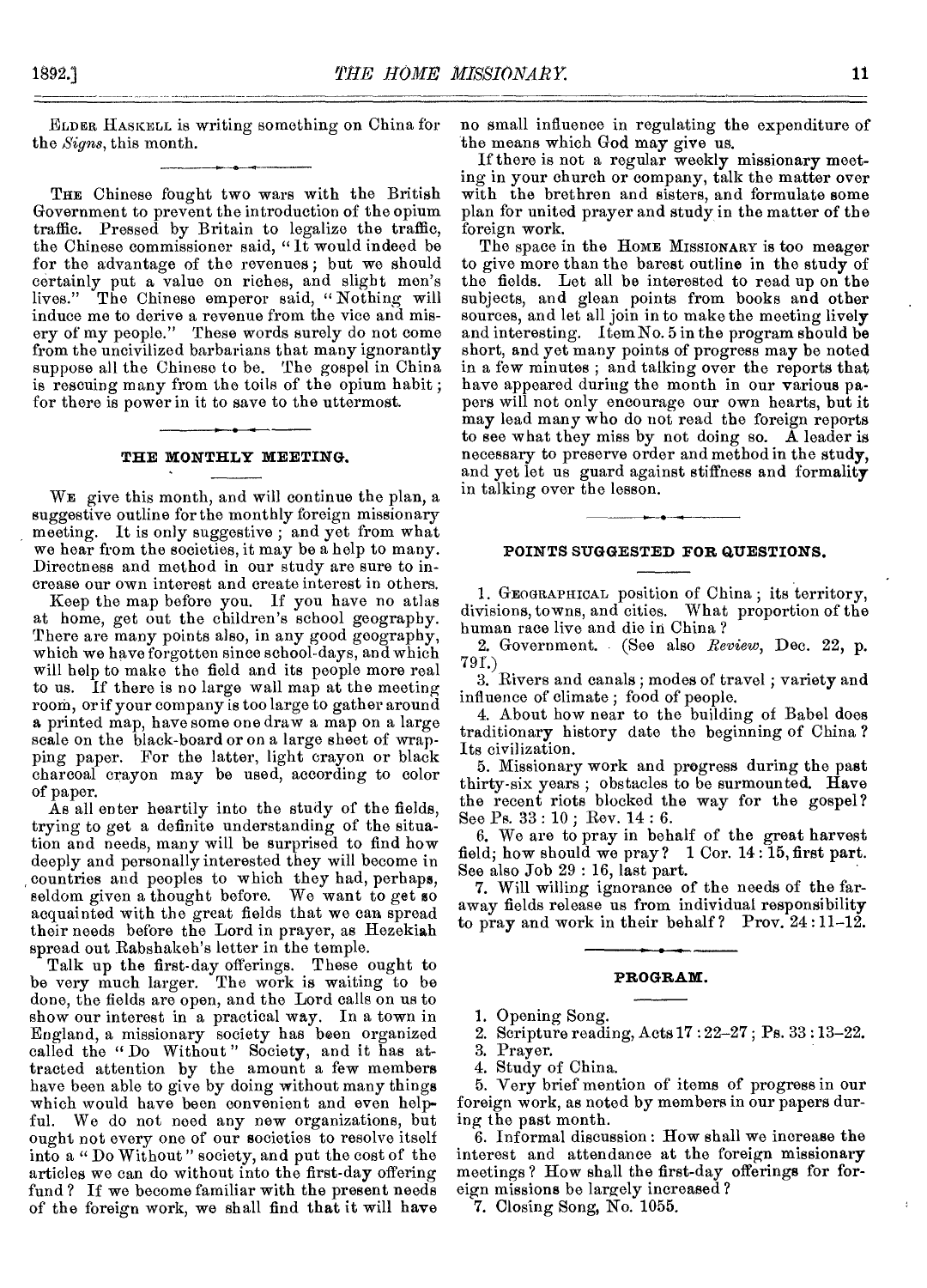[STUDY FOR SECOND WEEK IN FEBRUARY.]

## RELIGIOUS LIBERTY.

CONDUCTED BY W. A. COLCORD.

#### " WINTITE\_WEN

IN the days of the Revolution there were men, who, though pursuing their daily avocations, were nevertheless constantly on the alert as to the movements of the enemy, and at duty's call were ready on a "minute's notice" to shoulder the musket and fight for their country. This is what gave them the name of "minute-men." Though comparatively few in numbers, they were an important factor, and contributed in no small degree to the success of the struggle.

So in the great conflict between truth and error, when the powers of darkness are arrayed against the light of Heaven as at the present time, not a *few*  but *every individual* interested in the outcome should be a " minute-man." All should be so awake to the interests of the cause, and so in sympathy with the most advanced moves, that when a call is made for action, there will come the ready, willing response, " Here am I, Lord, send me." While this spirit should characterize our relation to every good cause, so far as lies in our power to aid it, it is doubly necessary in the solemn work in which we are engaged ; and in no other work is it so much needed as in the promulgation of the principles of religious liberty, and in warning the world against following in the wake of the mystery of iniquity.

When the announcement was first made by the pioneers of this message that our beloved land, with all her boasted liberty, would one day repudiate the principles on which it was founded and become a persecuting power, it was received with derision. "Absurd 1" "Such a thing is impossible 1" people said, and so far as any external evidences were concerned, it did indeed seem improbable that such a thing would ever happen. But, relying on God's word and their right interpretation of prophecy, these "faithful few" gave to the message such a " certain sound" that, in spite of the sneers of the multitude, conviction was carried to many hearts. It was some time before much evidence of the truthfulness of the positions taken was seen, but the cloud appeared in time, and though no larger than a man's hand, it gave a sense of assurance that the position was indeed well taken. The National Reform Association was organized, with its avowed declaration of a determination to establish a national religion and erect a religious despotism in this country. And that cloud of thirty years ago has grown till it wellnigh covers the heavens, and we can almost hear the mutterings of the coming storm. The issue is squarely before us, and it is ours to meet it as "minute-men."

The Sunday-rest movement is developing with wonderful rapidity. A general interest in the subject is being awakened, not only all over our own land, but in other countries as well. It is being discussed everywhere, in the pulpit, and by the secular as well as by the religious press. More matter bearing on the subject can be gathered from the public prints in one week now, than could have been found in six months, eight or ten years ago. It has found many champions among politicians, who advocate it as a "public measure." In every legislature that will convene this coming winter, efforts will be made to secure more stringent Sunday laws. A national committee has been appointed by the American Sabbath Union, whose special business will be to look after this particular part of the work. The movement is under the direction of shrewd business men,— men of influence and standing, — and their testimony carries conviction to the masses. In fact, it is really getting to be unpopular not to be identified with the effort in some way or other.

Some have thought that the interest in the work was flagging. Such thoughts are born only of ignorance of the true condition of affairs. In the convention of the American Sabbath Union just held in Des Moines, there was nothing but hope and courage expressed. All opposition was ignored. "Why, yes, everybody was in favor of the movement except the saloonkeepers, atheists, and Robert G. Ingersoll," said one man. The president of the Union told the writer that he had never heard of the *American Sentinel,*  and others prominent in the movement stated that they had never heard of the King case.

The addresses were scholarly productions so far as diction and polish were concerned, and the earnestness and zeal manifested, carried the audiences with them. When the call was made for those in favor of closing the World's Fair on Sunday, the crowd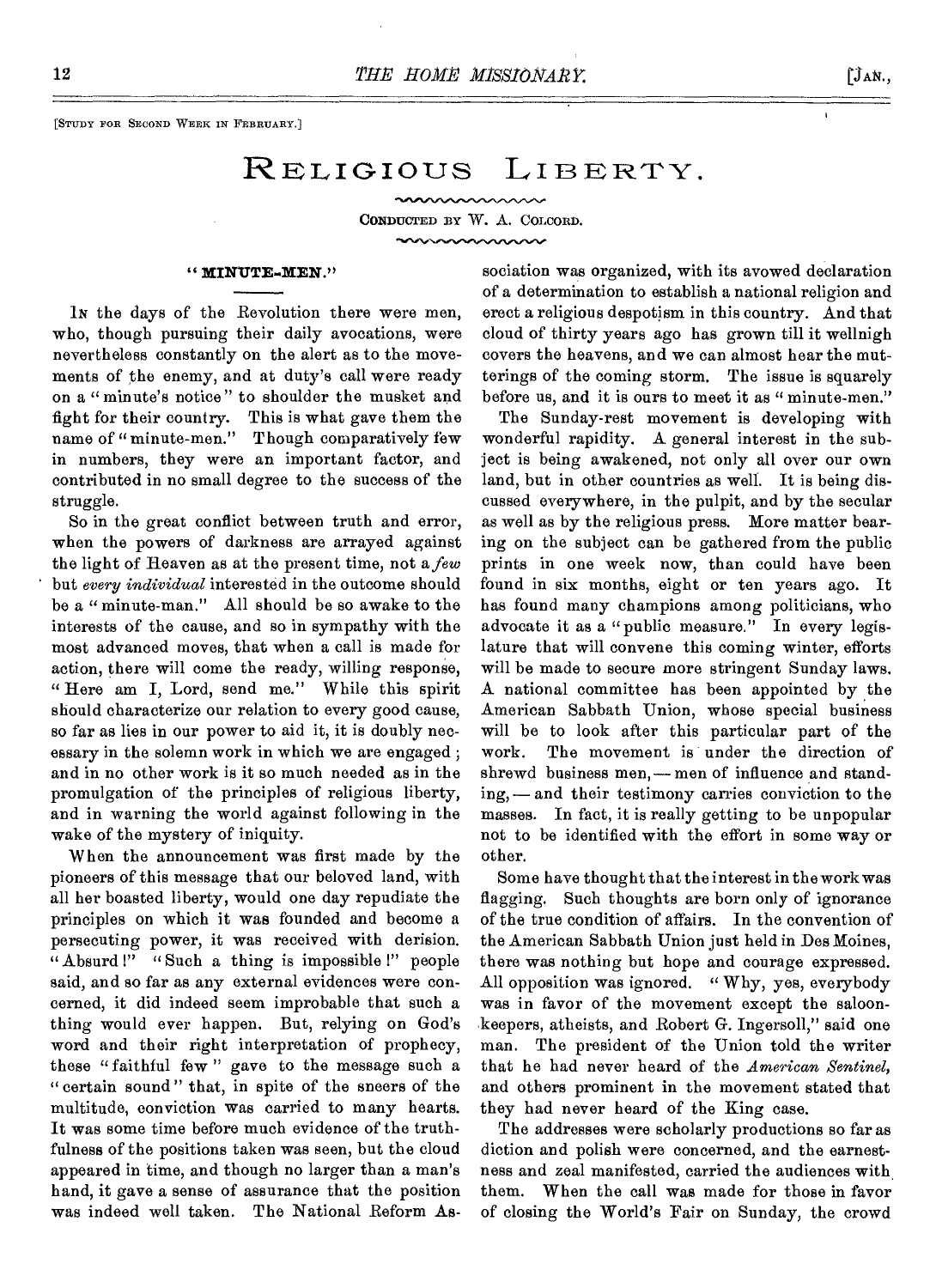was a unit, and when those opposed were asked to stand, and one lone, beardless youth arose, the finger of scorn was pointed at him as at a traitor. The members of the Columbian Commission from Iowa and Nebraska were asked in this connection to rise to their feet that the people might see them, and one of the Commission, Mr. Scott, of Nebraska, read a very strong paper in favor of the closing of the gates on Sunday. Col. Shepard stated that he considered it one of the hopeful signs of the success of the movement that the Catholics were becoming interested in the subject, and that Archbishops Ireland, Gross, and others had expressed themselves in emphatic terms in favor of the closing of the gates of the Exposition on Sunday. Leaflets, tracts, and pamphlets bearing on this subject were liberally scattered, one being a work of over 200 pages containing the names of all those who had petitioned the Columbian Commission to close the gates of the Exposition on Sunday, together with nearly one hundred personal letters from ministers, labor organizations, legislators, and others, protesting against the opening of the gates, the *list being headed by three Catholic archbishops.* 

The theme of every speaker was in substance, " The *American* Sabbath, and How shall we Save it from Desecration?" One or two in the course of their remarks expressed it as their opinion that there must be an awakening of the public to the fact that Sunday was a holy day, the Sabbath of the Lord, and should be observed from a higher motive than compulsion ; but the sentiment of nearly all was, as expressed by one speaker, " The supreme need *of the hour is more stringent Sunday laws."* Col. Shepard stated to the writer that they were going to agitate the matter till there was a national recognition of Sunday as a day of public rest, as was contemplated in the Blair bill.

With the predominating public sentiment in favor of the measures advocated by these men, is it difficult to see how more stringent laws may soon be enacted and enforced against those who dared to refuse to recognize them, even for conscientious reasons ? Is there not something in these facts to stir every one interested in the cause of right and truth, to greater diligence? Is there not something in these things that are transpiring around us on every hand to thrill our very souls ? Can we afford to sit idly by and not do something? "But what can I do?" says one. There are avenues at every turn for doing something. First of all, there must be a personal knowledge of the subject itself. Then our neighbors should have the benefit of our knowl-

edge, and to this end there is readable literature in the form of tracts and leaflets that can be given out with profit. The *American Sentinel* keeps fully abreast with the movement, and every new phase of it is faithfully chronicled. No Seventh-day Adventist can afford to be without its weekly visits. If twenty years ago the workers could have witnessed what we see to-day, what enthusiasm would have been thrown into the work ! It should be none the less so with the people to-day ; but the truth is, the development of this work has been so gradual and we have become so familiar with its operations, that there is danger that the force of these things will be lost upon us. But shall we allow this to be the case ? Should there not be more activity manifested in the work the coming winter than ever before? It is hoped that the reports will so indicate, and that each one may prove himself in spirit and in truth, a " minute-man."

### **DESECRATION OF THE PULPIT.**

A **MINISTER** of the gospel in Indiana advocates from his pulpit a novel scheme, to say the least, of influencing the World's Fair commissioners to close the gates of the Exposition on Sunday. He asks the young men living in the different places where Fair commissioners live who advocate a Sunday Fair, to assemble around their houses and make night hideous, and to pelt them with garbage and rotten eggs when they appear on the streets, and otherwise to inconvenience the commissioners and disgrace themselves. It is gratifying to know that there is only an occasional minister in,the present age of enlightenment and liberty who is so bigoted and narrowminded as this Hoosier preacher. Anarchists in Chicago are promptly arrested and imprisoned for making utterances of not nearly so inflammable a character as the utterances of this short-sighted person, and yet he would no doubt hold up his hands in holy horror *if* compared to an anarchist. He is a disgrace, not only to his pulpit, but to the whole Christian church, and should be asked to step down and out.— *Mid-Continent Magazine for December.* 

### **PROGRAM.**

1. Opening Exercises.

2. Scripture Reading, Ps. 124 ; Judges 5 : 1, 2.

3. Reading of the article " Minute-Men."

4. Talk over the condition of things relating to the work in your State and especially in your locality, and plans for future work.

5. Reports in the way of letters received, interviews had, or work done.

6. Business.

7. Closing Song.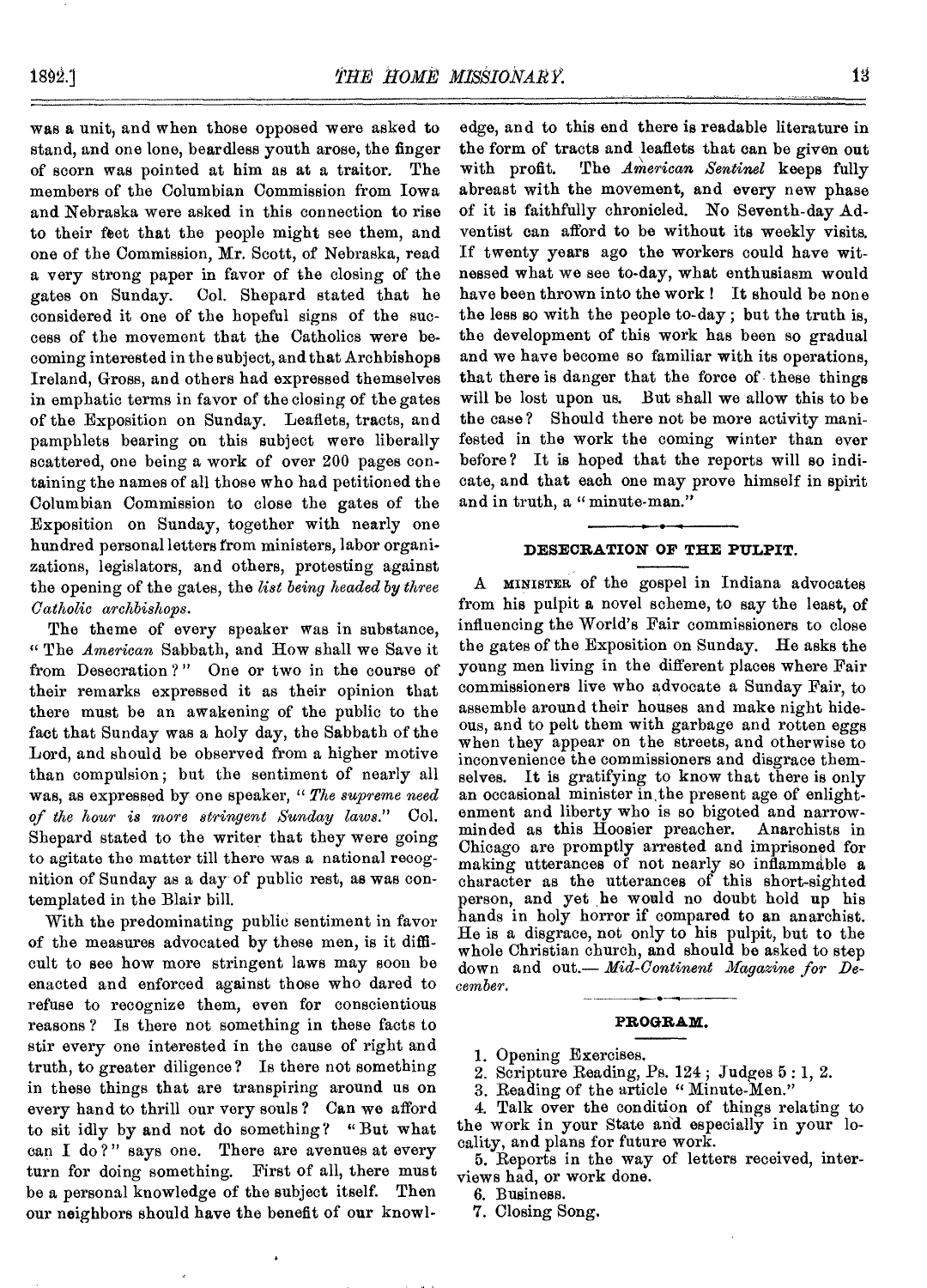[STUDY FOR THIRD WEEK IN FEBRUARY.]

## HOME MISSIONS.

CONDUCTED BY MISS JENNIE THAYER. mmmmmm

#### **TO MISSIONARY WORKERS.**

THE world's Redeemer has plainly specified the conditions of eternal life. Both the conditions and the promise are positive. Christ must be the center. We must love him with every power of our being, and our neighbor as ourselves. And if we do love our neighbor as ourselves, we shall labor earnestly to present to him the truth in its beauty and simplicity.

It was thus that the foundation of the Christian church was laid. Many people had assembled where John was baptizing in Jordan. As Jesus walked among them, the .observing eye of John recognized him as the Saviour, and with kindling eye and earnest manner he cried, " Behold the Lamb of God 1" Two of John's disciples, whose attention was thus directed to Jesus, followed him. Seeing them follow him, he turned and said, "What seek ye? They said unto him," "Master, where dwellest thou? He said unto them, Come and see." And when they had come and seen where, he dwelt, he opened to them the great plan of salvation. The words which he there spoke to them were too precious to be kept to themselves, and they immediately went and found their friends, and brought them to Jesus.

At this very time Nathanael was praying to know whether this was indeed the Christ of whom Moses and the prophets, had spoken. While he continued to pray, one of those who had been brought to Christ, Phillip by name, called to him and said, "We have found him of whom Moses in the law and the prophets did write, Jesus of Nazareth, the son of Joseph." Notice how quickly prejudice arises. Nathanael said, " Can there any good thing come out of Nazareth?" Phillip knew the strong prejudice that existed in the minds of many against Nazareth, and he did not try to argue with him, for fear of raising his combativeness, but simply said, " Come and see."

Here is a lesson for all our ministers, colporters, and missionary workers. When you meet those who, like Nathanael, are prejudiced against the truth, do not urge your peculiar views too strongly. Talk with them at first of subjects upon which you can agree. Bow with them in prayer, and in humble faith present your petitions at the throne of grace.

Both you and they will be brought into a closer connection with Heaven, prejudice will be weakened, and it will be easier to reach the heart. . . .

In doing this kind of work, none should feel like the Pharisee when he came to the temple to pray, and said, " God, I thank thee that I am not as other men." Let it be kept in mind that Jesus died for all, and that he loves others just as 'much as he loves you. Let the heart be softened with the love of God ; and then, with quivering lip and tearful eye, open to the people the treasures of truth. Present the truth as it is in Jesus ; not for the sake of contention, not for the love of argument, but with meekness and fear ; and it will reach the hearts of the honest. That which makes the truth so objectionable to many is that it is not presented in the spirit of Christ.

There is with many a great lack of love in laboring for others. . . . Far more could be accomplished by manifesting this love in your labor, than by presenting the strongest arguments. But the two should be combined. There are many who are in darkness ; and when the truth, which involves a cross, is presented, they draw back, as did Nathanael. If by kindness and love these can be prevailed upon to trace down the chain of prophecy, they will, as they find link after link uniting in a perfect whole, see new beauty and harmony in the word of God ; and the more they study it, the'more precious it will become to them.

"But," says one, " suppose we cannot gain admittance to the homes of the people ; and if we do, suppose they rise up against the truths that we present. Shall we not then feel excused from making further efforts for them ?" — By no means. Even if they shut the door in your face, do not hasten away in indignation, and make no further effort to save them. Ask God in faith to give you access to those very souls. Cease not your efforts, but study and plan until you find some other means of reaching them. If you do not succeed by personal visits, try sending them the silent messenger of truth. There is so much pride of opinion in the human heart that our publications often gain admittance where the living messenger cannot.

I have been shown how reading matter on present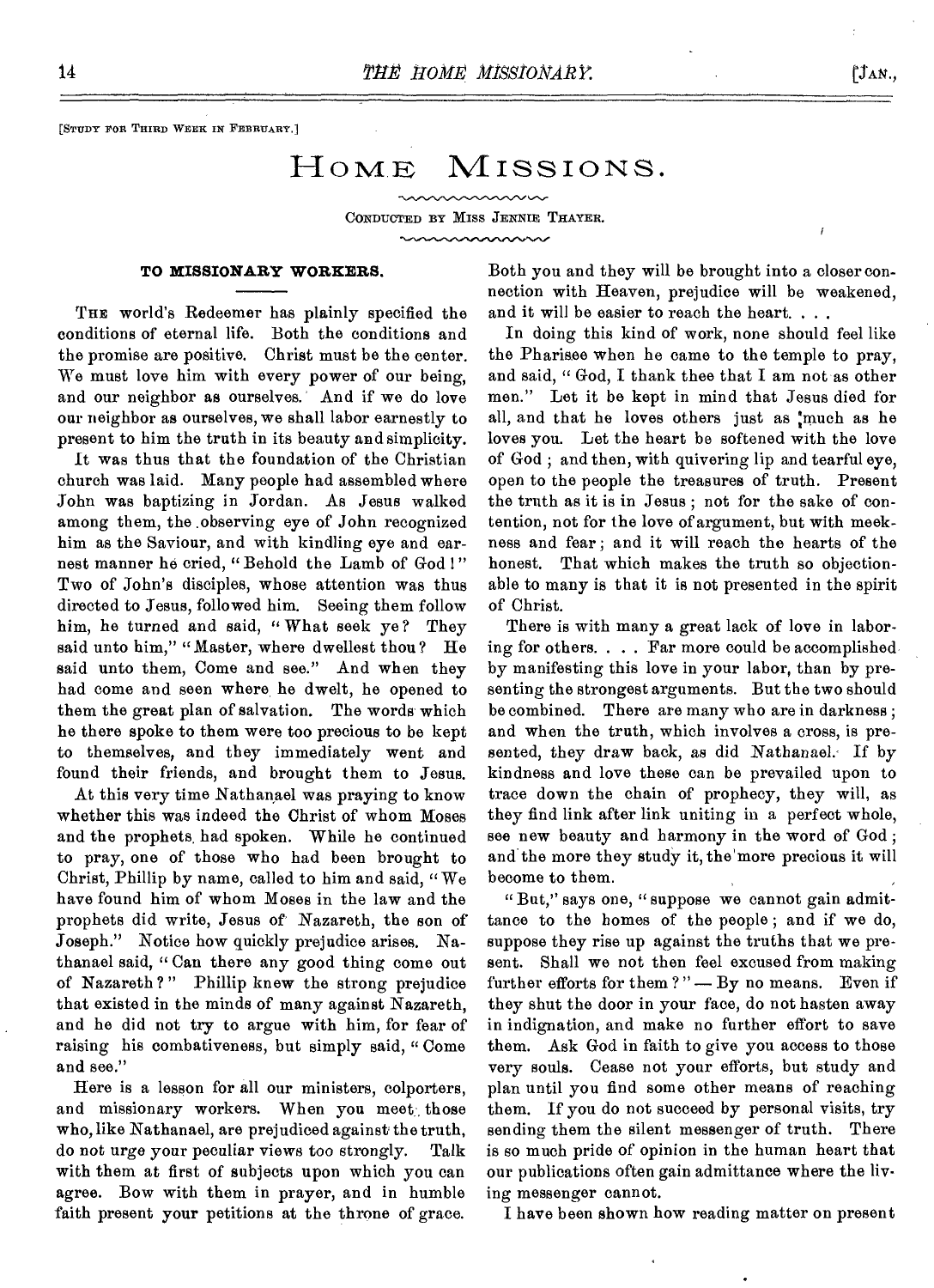truth is sometimes treated by many people in Europe and in other countries. A person receives a tract or paper. He reads a little in it, finds something that does not agree with his former, views and throws it aside. But the few words he did read are not forgotten. Unwelcome though they are, they remain in the mind until an interest is awakened to read further on the subject. Again the paper is taken up ; again the readerfinds something in it that is opposed to his long-cherished opinions and customs, and he angrily flings it aside. But the rejected messenger says nothing to increase his opposition or arouse his combativeness ; and when the force of his anger dies away, and the paper is again brought out, it tells the same simple, straight-forward story, and he finds in it precious gems. Angels of God are near to impress the unspoken word upon his heart ; and, although loath to do so, he at last yields, and light takes possession of his soul. Those who are thus unwillingly converted, often prove to be among the most substantial believers ; and their experience teaches them to labor perseveringly for others. . . .

The trouble with the workers now is that they have not enough faith. They are too self-sufficient, and too easily disturbed by little trials. There is in the natural heart much selfishness, much self-dignity ; and when they present the truth to an individual, and it is resented, they too frequently feel that it is an insult to themselves, when it is not themselves, but the Author of truth, who is insulted and rejected. In this work there is the greatest necessity of hiding self behind Jesus.

Take heed first to yourselves, dear fellow-laborers, and afterward to the doctrine. As surely as you allow your natural temperaments and dispositions to control you, just so surely will they appear in your labors, to mar the work of God. If you should bring souls into the truth, they would imitate your defects of character. Let the reformation begin with yourselves ; let the converting power of God first be felt upon your own hearts, and then you will be better able to lead others to Christ. . . .

Jesus demands of those who would be his followers an entire surrender of all that they have, all that there is of them. In this he does not ask more than he has given. Did he not leave all his riches, his glory, his honor, in order to save men ? Did he not strip himself of his robes of royalty, and humiliate himself to take man's nature, that through his poverty and humiliation we might be made rich ? Should we then be unwilling to give all that we have and are to him, and to suffer, if need be, humiliation and reproach for his sake? God forbid...

If Christ has given you light, let it shine to others. " Thou shalt love the Lord thy God with all thy heart, and with all thy soul, and with all thy strength, and with all thy mind ; and thy neighbor as thyself." Will you not begin from this time to work upon the Bible plan, and live to do your neighbor good, to be a blessing to those around you? Do not make one crooked path for your feet, lest the lame be turned out of the way.

If we walk in the light, our wisdom will increase day by day. We should know more of the truth tomorrow than we know to-day. We cannot afford to be dwarfs in Bible knowledge, or in the religious life ; but we should grow up unto the full stature of men and women in Christ Jesus. Heaven is full of light and strength, and we can draw from it if we will. God is waiting to pour his blessing upon us as soon as we draw nigh to him and by living faith grasp his promises. He says that he is more willing to give his Holy Spirit to those that ask him, than earthly parents are to give good gifts unto their children. Shall we take him at his word? . . .

To all who are engaged in the missionary work I would say, Hide in Jesus. Let not self but Christ appear in all your labors. When the work goes hard, and you become discouraged and are tempted to abandon it, take your Bible, bow upon your knees before God, and say, " Here, Lord, thy word is pledged." Throw your weight upon his promises, and every one of them will be fulfilled. . . .

All heaven is interested in the salvation of man. It is for you to say whether you will be co-laborers with Christ or not ; whether you will, without fainting, suffer the reproach that he endured ; whether you will, without faltering, press the battle to the gates. 0, must Christ, the Majesty of heaven, the King of glory, bear the heavy cross, wear the thorny crown, and drink the bitter cup, while we recline at ease and glorify ourselves, forgetful of the souls whom he died to redeem by his precious blood? No ; let us do while we have the strength ; let us work while it is day ; let us devote ourselves to the service of God, that we may have his approbation and at last receive his reward.— *Mrs. E. O. White, in " Historical Sketches."* 

#### **PROGRAM.**

- 1. Opening Song.
- 2. Responsive Bible Reading.
- 3. Prayer.
- 4. Song.
- 5. Questions on the lesson.
- 6. Business.
- 7. Season of prayer.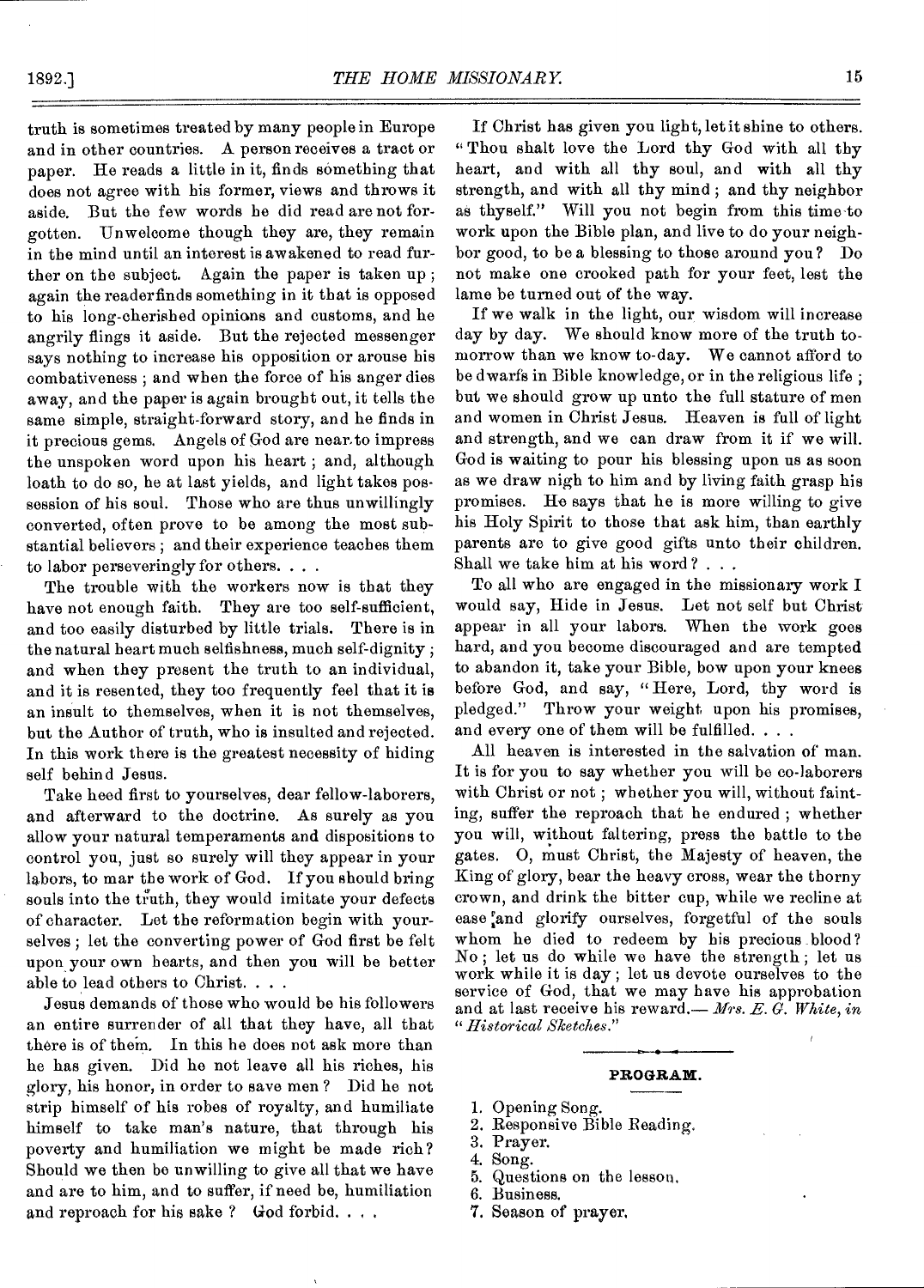[ STUDY FOR FOURTH WEEK IN FEBRUARY.]

### HEALTH AND TEMPERANCE.

CONDUCTED BY MISS LAURA C. BEE.  $\mathbf{a} \cdot \mathbf{a} \cdot \mathbf{a} \cdot \mathbf{a} \cdot \mathbf{a} \cdot \mathbf{a} \cdot \mathbf{a}$ 

#### **ALONE WITH GOD.**

ALONE with God ! what a blessed thought ! When the toils of the day have all been wrought, To bow and call him my Father, Friend; In all that his infinite will doth send

To feel that he knows, and loves, and cares, And every burden and sorrow shares.

Alone with God when the surges roar, And the billows dash my frail bark o' er ; Alone with him on a boundless sea, Where all is darkness and mystery ;

But grace sufficient for every test, And in him alone, alone, there's rest.

Alone with God when the way is bright, When the storm has passed, and the waves are light, With home and friends and sympathy,

And a heart all filled with melody; I would still look up from earth's low sod ; For that which endures is alone with God.

Alone with God ! yet I would not be Shut in from all earth's misery,

Its strong desire in joy to live, Its hope for peace no man can give ; But, free from self, bid the sin-sick soul

Look alone to Christ, who indeed makes whole.

He loves us still with a boundless love ; He lifts our hearts to things above; He gives us peace and joy and calm, And heals all wounds with a soothing balm. Yea, he gives us strength that we cannot know

While we trust in self and in things below.

0 Lord, give courage, and faith, and love, To speak thy words that will raise above To a nobler, better, purer life,

And be thou near in all earth's strife; O help me ever to stem the tide,

And in Jesus alone to be satisfied.

L. C. B.

#### **CONDIMENTS. ,**

CONDIMENTS are the various substances added to food, not to give nourishment, but to give relish and to gratify the taste. Mustard, vinegar, pepper, pepper-sauce, cinnamon, cloves, and similar substances are included under this head. They are of

a stimulating nature, and work injury to the stomach by irritating the , mucous membrane, causing congestion and diminished secretion of the gastric juice. Even when taken in very small quantities, condiments work injury when long continued, by their stimulating effects.

Though they may occasion no perceptible irritation, they excite the stomach to more than natural activity, and by overworking it wear it out, and soon leave it in a diseased, inactive condition, unable to secrete a sufficient quantity of gastric juice to properly digest the food, and chronic disease is the result.

Condiments deteriorate the blood ; directly, by filling it with superabundant material which is injurious not only to the blood itself but to all the tissues with which it comes in contact, especially the nervous tissue ; and indirectly, by disabling the eliminative organs so that they cannot properly perform their work of removing the waste elements from the blood as fast as they should be removed.

Many condiments are antiseptics, and anything which prevents fermentation interferes with the action of the gastric juice. For this reason, if taken in any but very small quantities, salt must materially interfere with digestion. It is an irritant to the stomach and to other parts of the system, as is indicated by the burning thirst, quickened pulse, and other symptoms; and, being a purely mineral substance, it cannot be assimilated. From a well-authenticated statement we learn that fish will digest in an hour and a half when fresh, but requires four hours after being salted. Salted food is generally known to be very hard of digestion, and when taken for a very long time, often causes the stomach to fail.

Regarding vinegar we quote from " Home Hand-Book" as follows : " Ordinary vinegar contains about five per cent of acetic acid, its principal ingredient. Like alcoholic liquors, vinegar is a product of fermentation, being the result of carrying a little farther the same process by which alcohol is produced. Vinegar is much more irritating to the digestive organs than an alcoholic liquor of the same strength. It is extremely debilitating to the stomach when much used, though exciting for the time being. . . . It so greatly impairs the digestion as soon to in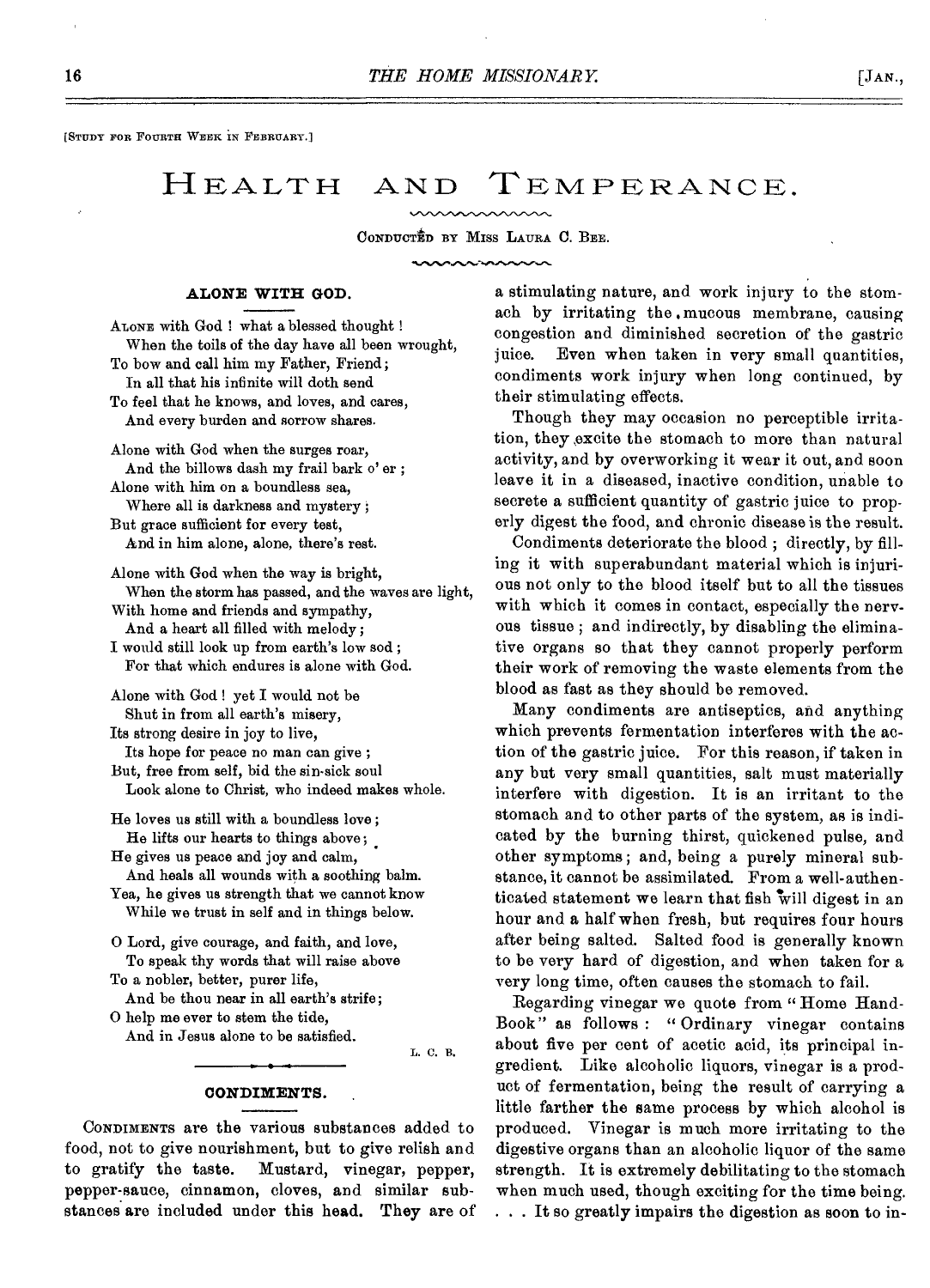terfere seriously with nutrition. The moderate use of a light wine or of ale or beer is much less destructive to the digestive organs than the large use of vinegar, which is not uncommon among hearty eaters."

And, further, we quote several statements from "Christian Temperance and Bible Hygiene." On page 47 we read : "Spices at first irritate the tender coating of the stomach, but finally destroy the natural sensitiveness of this delicate membrane. The blood becomes fevered, the animal propensities are aroused, while the moral and intellectual powers are weakened, and become servants to the baser passions." Page 51: "Do not eat largely of salt; give up spiced pickles ; keep fiery food out of the stomach." Page 31 : "We witness great struggles in our own country to put down intemperance ; but it is a hard matter to overcome and chain a full-grown lion. If half the efforts that have been put forth to stay this giant evil had been directed toward enlightening parents in regard to their responsibility in forming the habits and character of their children, a thousand-fold more good might have resulted. The unnatural appetite for spirituous liquors is often created at home, in many cases at the tables of the very ones who are most zealous to lead out in the temperance work. We bid all workers Godspeed ; but we invite them to look more deeply into the cause of the evil they war against,'and to be more thorough and consistent in reform. Through the intemperance begun at home, the digestive organs first become weakened, and soon ordinary food does not satisfy the appetite. Unhealthy conditions are established, and there is a craving for more stimulating food."

The taste for these fiery, harmful substances is wholly unnatural, and only acquired by continued practice ; but when once acquired, our taste can scarcely detect the pleasant flavors nature has put into all foods. The taste is perverted, and we do not relish food unless highly seasoned.

In following these various agents of evil through the system, we have noticed, to some extent at least, the great harm they perpetrate. In the first place they furnish no nourishment ; therefore they are not foods and should not be eaten. We should always remember that we are to eat for strength. Eccl. 10 : 17. To this end we must eat things that will impart strength to us; and only those things will strengthen us that contain nourishment—that haye food value.

Condiments are not only worthless as food, but we have learned that they work great injury to the digestive organs, and to all living tissue with which they come in contact through the circulation, and that by thus filling the body with impurities they defile it.

From Dan. 1 : 8-20 we see that Daniel and his companions recognized the fact that improper food and drink defile the body, and that God blessed them in taking heed to this. In  $1 \text{ Cor. } 6:19$ ;  $3:17$  we learn that our bodies are the temple of God, and that whoever defiles the temple of God, him will God destroy. When we transgress in this respect, we must pay the penalty as surely as for the violation of any other divine precept. .

Let us grasp the bright rays of light and truth, and by the help of Him who lived and died for us, accept them and live them out, and ever keep in our minds the divine command, "Whether therefore ye eat, or drink, or whatsoever ye do, do all to the glory of God," and that to him that " overcometh " are the promises given. GEO. L MILLER.

#### **QUESTIONS.**

1. WHAT are condiments ? and what is their nature ?

2. What effect do they have upon the stomach ? 3. In what two ways do they deteriorate the blood ?

4. What effect does salt have upon the system, and upon the digestion ?

5. What is the effect of vinegar upon the digestive organs?

6. How may it be compared with alcoholic liquors ?

7. Why are spices injurious?

8. Where do intemperate habits often begin, and how?

9. How is the taste affected by the use of condiments ?

10. What should be our object in eating:?

11. What is the value of condiments as food?

12. What illustrious examples do we have in the Bible in regard to the control of the appetite? and how did God recognize it?



1. Opening song.

2. Prayer.

3. Questions on " Condiments."

4. Responsive Reading of Eccl. 7 : 29 ; Jer. 6 : 16 ;

Gal. 5 : 16, 17, 23 ; Prov. 23 : 2; Eccl. 10 : 17 ; 1 Cor. 10 :31 ; Rom. 12 : 1 ; 3 John 2.

5. Business.

6. Closing Song.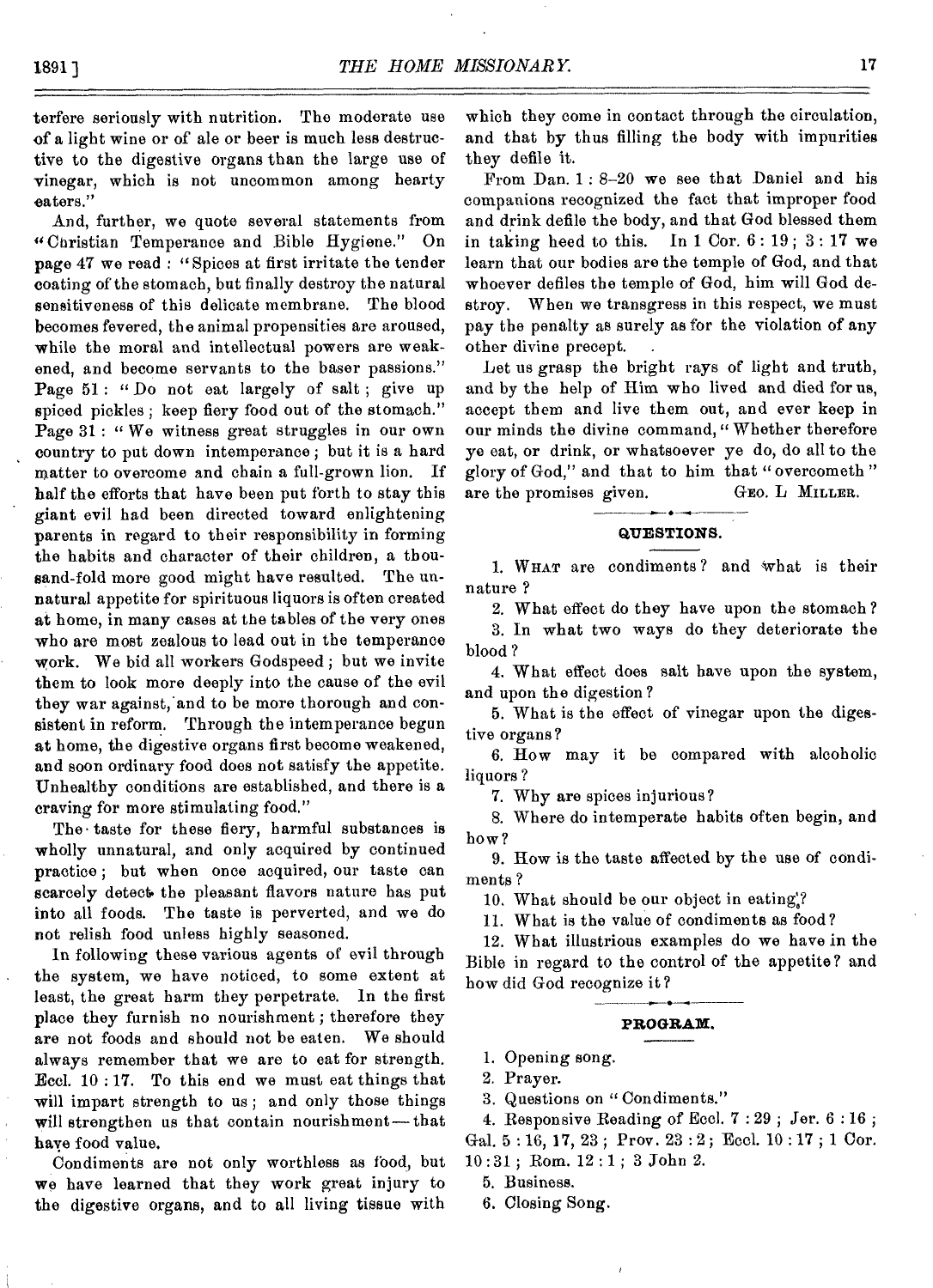CANVASSERS' DEPARTMENT.

CONDUCTED BY F. L. MEAD.  $\sim$   $\sim$   $\sim$   $\sim$   $\sim$   $\sim$ 

#### **CONVENTION IN DISTRICT NO.** 3.

THE convention of the district and State agents of the General Conference District No. 3, was held in Battle Creek according to appointment. A spirit of union prevailed from the beginning and grew stronger till the close. The Convention was favored with counsel and encouragement from Elders Olsen, Farnsworth, Irwin, Starr, and Evans, and Brother C. Eldridge.

The delegates present were R. B. Craig, district agent, and State agents as follows : A. J. Olsen, Illinois; I. S. Lloyd, Indiana; N. N. Hay, Ohio; D. E. Wellman, Michigan; and Byron Hagle, provincial agent of Ontario. The following publishing houses were represented : Review and Herald, Battle Creek, C. Eldridge ; Review and Herald, Toronto, G. W. Morse; Good Health, W. K. Kellogg; and the Health and Temperance work by N. B. Smith.

Although the questions considered were largely of a local nature peculiar to District No. 3 and its wants, yet we believe that the carrying out of the plans laid will affect the work for good over the whole field. Among the many points cosidered we can only mention a few at this writing ; but may have occasion to refer to others more fully in the future.

It seemed very desirable to the agents of both Districts 1 and 3 to give our people the advantage of 25 per cent discount for six months on " The Two Republics," or to sell it on the same plan as was adopted with "Patriarchs and Prophets." It is adopted with "Patriarchs and Prophets." hoped that the State tract societies will favor this plan, and that every family among the lovers of  $\vee$ present truth will soon have a copy of this most valuable book.

The question of bringing leading features of the truth more prominently into the canvass, was carefully considered ; also the importance of more thorough preparation for the work by beginners, and a constant growth in efficiency, for better work by those of experience.

Brother Morse, of Ontario, gave some valuable hints on conducting a successful canvassers' institute, mentioning, among other items of necessity, a convenient place of meeting, properly warmed, lighted, and ventilated. He said that system and regularity should characterize all the exercises. Some certain one should have charge of the institute, and the work should be properly divided between the instructors, each one to perform his part to the best of his ability.

Another question of much importance was that of securing canvassers for different books. And still

another of equal importance was how to retain them in the held and make them successful. Does all the responsibility rest upon the State agent ? May it not be possible that others are quite as responsible for the success or failure of some of the canvassers? For instance, there is a little church over yonder of twenty-five members, two of whom are about to begin canvassing. Is that church in any way responsible for their success or failure? Let us see. They were going out with bright hopes for a successful season's work, but *before* they started, did the elder or leader call the church together for a special season of prayer for the success of those two canvassers? And after prayer did the church tell those brethren to go to their field of labor, and that while there, special prayer would be offered for their success, and that their families would be cared for during their absence? Was that the way it was done? Did they have success? Did they give up<br>at some small difficulty and come home? Would at some small difficulty and come home? they have yielded to some great obstacle, and gone home, if they were receiving such support as this from their church? But was the church doing more than its duty by them ? Dear reader, is this the way your church supports those who go from it into the field? If so, how do they like the plan? If you are not working on this plan, what do you say to adopting it ? We can heartily recommend it, because we know by experience that its principles are correct.  $F. L. M$ . are correct.

#### **MEXICO AND CUBA.**

I PRESUME the canvassers are looking for something from me with reference to the prospects for the canvassing work in the countries which I have visited thus far since leaving home. I will speak in this article only of Mexico and Cuba, as they are, properly classed together, being almost entirely Spanish-speaking countries.

Mexico is a vast republic, joining our own United States, and with a form of government in many respects similar to ours. It has its different states, and the people elect their president, and their representatives in congress, governors, etc. There is this difference in their political situation, however, that the Roman Catholic Church, although nominally without authority in political matters, is really the power behind the throne in everything, from the election of an unimportant officer to the making of their national laws. There are those in their congress, however, who are outspoken and bold in their denunciations of the priests and the influences of the church. I had the privilege of listening to a speech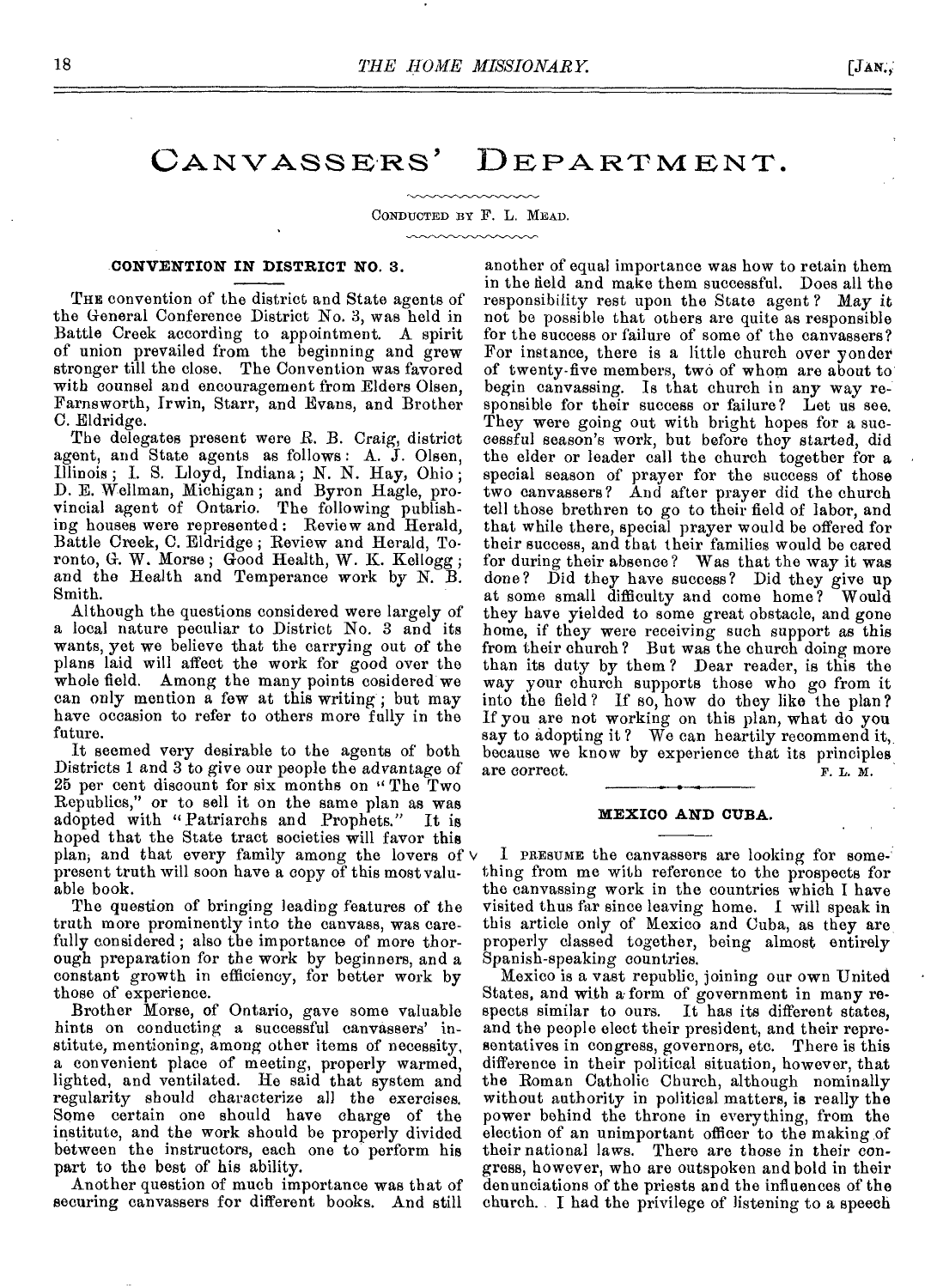in their congress by the ablest orator of the republic, Senor Juan Matéo, and the anathemas which he heaped upon the priests and their work were numerous and bitter.

The Mexicans are a very courteous, hospitable people in many respects. It is not an uncommon sight to see two of the most poorly clad men on the streets, embrace each other with as much fondness and cordiality as we would see with the dearest of friends among the best classes of Americans in the States. Mexico, with its 11,000,000 people, has only a very few thousand, probably less than 10,000, who speak and road the English language. The Spanish or Castilian language is the language of the country ; and although there is a decided difference in their pronunciation of several letters, the language as written is precisely the same as is found in all Spanish countries.

As a canvassing field I consider it a good one, as soon as we have the right kind of books prepared in the Spanish language, and the right kind of canvassers with a knowledge of the language to sell them.  $\sqrt{v}$  In my reports to the Mission Board and the General Conference Publication Committee, who are taking steps to produce the books, I have presented my opinions in detail, so will only say in this article that in my judgment the first books sold should be some of our health publications, treating on some simple remedies for disease, and also some simple recipes for cooking, and other useful recipes, and then some illustrated articles on general health topics. All the missionaries with whom I consulted on this point were agreed that such a book would have a ready sale, and that it would accomplish a vast amount of good. Following this should be a simple work on the prophecies, and then " Patriarchs and Prophets" might be sold to good advantage.

As to the kind of canvassers needed, I will try to give a brief outline of some of the characteristics<br>which in my judgment they should possess: First, which in my judgment they should possess: they should have strong constitutions and strong stomachs. Mexican climate is very healthful under normal conditions, but Mexican diet is not very conducive to health. This only emphasizes the importance of placing such a book as I mention above, in the homes of the people. If the canvassers are located in cities, where they can keep their own houses and do their own cooking, they can do nicely, as the country furnishes abundant material for a healthful diet, if it is properly prepared. Fruits in abundance, among which are the finest strawberries I ever ate, and grains of every kind, are to be had, sometimes at high prices it is true, but always to be had. Secondly, the canvassers who first enter Mexico should have a knowledge of simple methods for the treatment of disease. doubt but that much of the sickness, especially among the poorer classes, might be avoided if the people could be educated to dispense with the drugs which they use in abundance, and take better care of their bodies, and treat the first appearance of fever or chills with hot water applications instead of drugs. A practical illustration of the principles

taught in the books which the canvasser is selling, will serve a double purpose,— advertise the book, and best of all, relieve suffering and give him an influence over the people. Thirdly, the canvasser will need a sufficient knowledge of the Spanish language, not simply to describe his book, but to carry on ordinary conversation. It is not sufficient to be able to present fluently a few studied sentences, and then be embarrassed by being compelled to answer, *"No entiondo,"* when you aro addressed in language equally as simple, but which is outside of your vocabulary. A systematic study of the language, under an instructor if possible, but if that is not to be had, a thorough study of the Spanish grammar, dictionary, Bible, reader, and some Spanish paper, will give you a knowledge of the language, which knowledge can be rapidly added to by continuing the study and watching carefully the accent and pronunciation of the natives as you mingle with them. Fourthly, and most important of all, the canvassers who go to this field must be devoted, earnest men and women, who are prompted to go by a genuine missionary spirit, a desire to save souls, and to lift the fallen from their degraded condition to a higher plane of life; to relieve the suffering and want that will be found there on every hand; to teach the simple story of the love of Jesus to those who have been educated in the superstitions of Roman Catholicism ; and to show by a holy life and godly conversation that there is a living reality in the truth which you are trying to teach to the people.

There are several large cities in Mexico, where it will doubtless be best to begin the canvassing work. Mexico City, the capital, has about 330,000 inhabitants, while San Luis Potosi, Saltillo, Monterey, Orizaba, and Vera Cruz, all of which I visited, and Guadalajara, Tampico, Matamoras, Chihuahua, and many other cities, are all very similar in their conditions, although smaller in size. Then there are the agricultural regions, and in fact, when we stop to think that Mexico has about one sixth as many people as the whole of the United States, and not a single canvasser has ever yet placed his foot in it, we can imagine something of the size and importance of the field. The canvasser must expect many difficulties that are unknown in the States, but the same spirit that has aided in making our work so successful in the States, is promised to those who go into " all the world."

I was happily surprised to find many of the common people better educated in their language than we find the same class of people in the English language in the States. That there is a need for work to be done among them, I think all will agree who are at all familiar with Mexican history, or who read the articles which I will furnish for our various periodicals. There is much more that I might say about the prospects of the canvassing work there, but space will not permit. The canvasser will have to sell many of his books through the grates of the windows. The Mexican houses very seldom have glass windows, but have close shutters and on the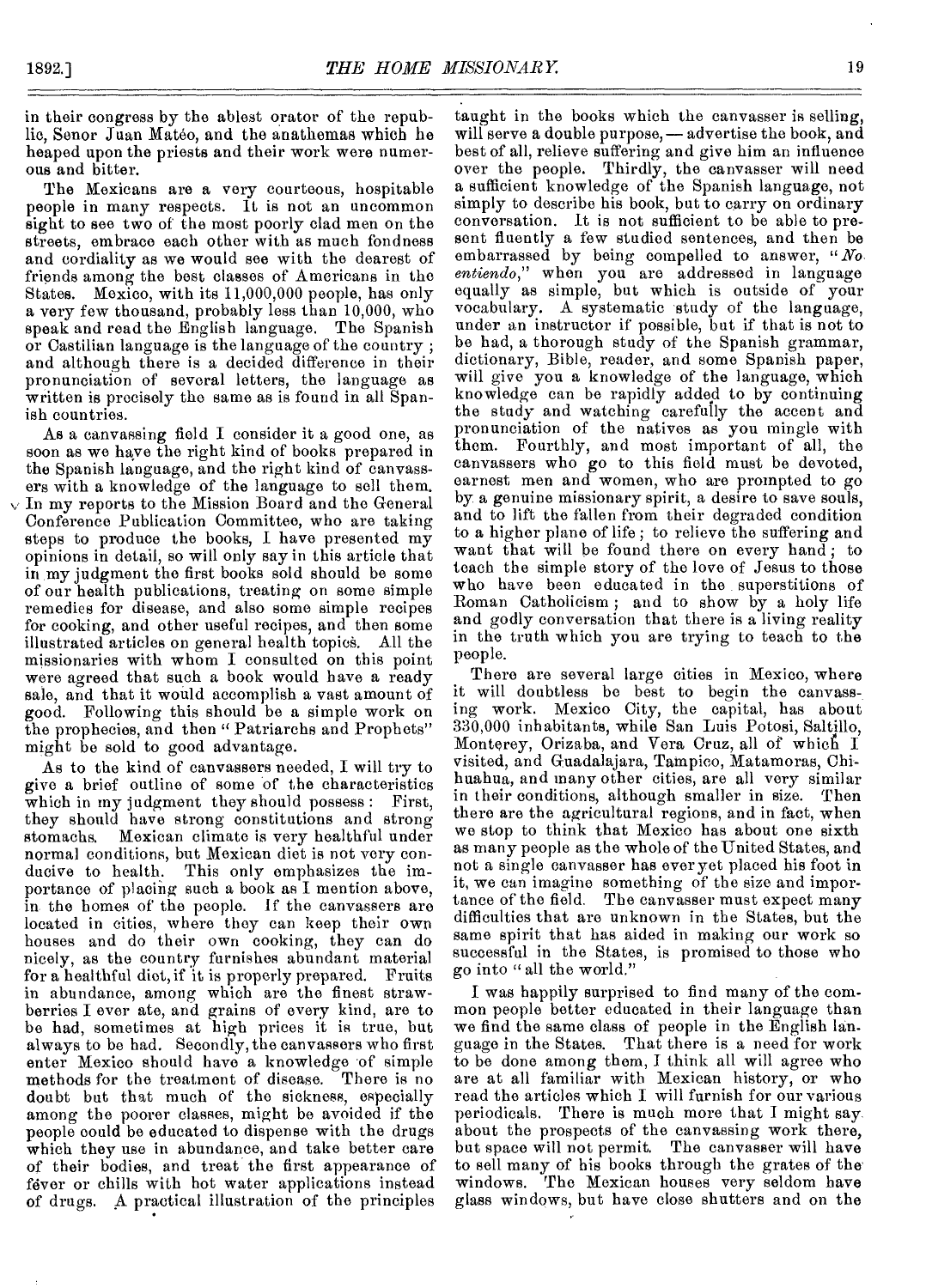outside heavy iron grates, which keep out thieves and animals when the shutters are opened. When a person pounds the iron knocker at the closed door, the inmates come to the grates to see who it is, and usually do their business with peddlers or agents through the grate at the window. The country is not infested with book agents, and our canvassers with books such as I have referred to will have pretty nearly the whole field to themselves.

What I have said of Mexico applies with nearly as much force to the cities of Cuba. I did not remain there long enough to visit the plantations. I was in Havana three days, and was very favorably impressed with it as a field for our canvassers. It is almost entirely Spanish, but in many respects ahead of the cities of Mexico, in others, not so favorable. Roman Catholic influence is not as strong, as it seems to be losing its hold on the minds of the people to a certain extent, although Protestant missionaries have much to contend with in this direction. In an interview with a Roman Catholic priest, who knew who I was, and what denomination I represented, he told me that if a book like the first one mentioned could be prepared by us in the Spanish tongue, it would have a large sale, and that he would gladly lend his influence to extend its circulation among his people.

As I go on from these countries to spend the next few months in islands where my own native tongue is spoken, and then go into countries where Spanish is the prevailing language again, I shall watch with interest the progress of the preparations which are being made to enter these important fields with the publications which are so much needed.

I shall try to send communications for the Canvassers' Department of the HOME MISSIONARY as often as possible, but the facilities for mail communication are quite different from Uncle Sam's excellent mail service. I had to wait five long weeks without a single letter or paper from the States, and expect to wait still longer than that at times during my long journey. I am now on the island of Ruatan, of which I will speak in my next. I hope to have the prayers of all the readers of this L. C. Chadwick.

#### **DANGERS TO THE** *CANVASSING WORK.*

THE canvassing work having been established in the providence of God as a denominational enterprise for the promulgation of the third angel's message, every canvasser should feel the importance of the great work in which he is engaged. The standard of the work, as a whole, depends upon the character of the individuals engaged in carrying it on, who should guard it with jealous care, and ever be on the lookout for danger. This organized, selfsupporting missionary work is the most perfect organization for canvassing the world ever knew. The profits should be used to extend its limits until every nation, kindred, and tongue shall have heard the last message of warning to a perishing world ;

until it can be said that the sun never ceases to shine upon the consecrated canvasser, and his onward tramp resounds from pole to pole.

The work is well begun, and already we begin to realize the possibilities that lie before it. Its great success has naturally caused a feeling of satisfaction to come over us, and in this security is danger. The efforts put forth to start any enterprise usually decrease in proportion as the work progresses. New men, coming upon the field of action and finding the work moving along apparently by its own momentum and with the same energy that gave it motion, cannot realize when it reaches its zenith, stands still for a moment, and then begins its retrograde movement, loses its force, and drifts away from the power that has kept it in motion ; and when at last they are aroused, it takes a tremendous effort to stay its downward course, and start it upward again. The history of such cases is usually disastrous ; and if the dangers can be seen in advance, it is much easier to prevent a decline than to check it after it is well started.

We should profit by the experiences of the past, and avoid extremes, for they are dangerous. It is extremely gratifying to notice the general sentiment in favor of a fair and honest 'presentation of books to the customer, so that if he does not agree with the sentiment of the book he has purchased, he may feel that the person of whom he bought it treated him like a Christian. We started in by not telling enough, and now, when we realize the error of this, we must not think that we can remedy it by telling too much. A medium position all the way through would have avoided both extremes, would have been consistent and Christianlike, and just to our patrons. The canvasser can be honest and give perfect satisfaction without giving the whole history of the denomination to which he belongs. It would be folly for an agent to attempt in a short canvass to give a satisfactory exposition of our views and work, when our ministers deem it necessary to pitch a tent, and remain for five or six weeks, at great expense, in order that the people may become enlightened enough to embrace our views. For a canvasser to tell his customer that he has the third angel's message, without taking the time to explain what it is, will not work for the best advancement of the cause he loves, and he will probably live to regret that he did not use more wisdom. The "Testimoneis" speak plainly upon this point. Referring to the use of this and other like expressions, they state that "the introduction of these terms without a clear explanation of them, does only harm."— *Testimonies, Vol. 3, p. 167.* 

The canvassing work must ever be under the control of the denomination, through its agents, and no personal interests ever be tolerated under any consideration. The question to be considered under all circumstances is, What is for the best interests of the Good, fast-selling books will be offered, which may appear to be of great advantage to the work, but care should be taken that there is no selfish enterprise back of it ; for if the canvasser feels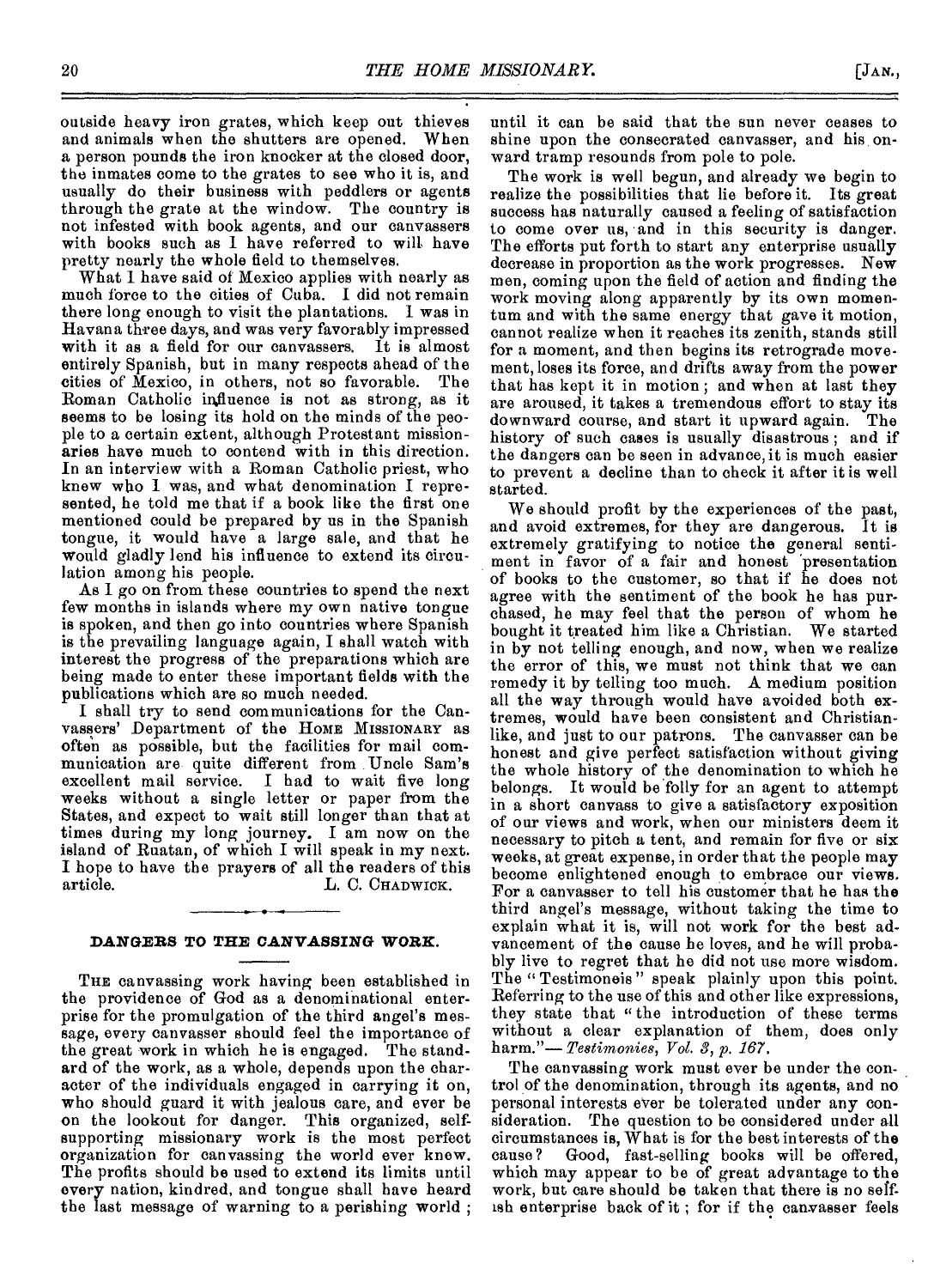that through his sacrificing work such interest is being fostered, he will naturally lose his zeal for the work, and feel at liberty to change his occupation, and thus bring disaster to the canvassing work. The sale of our books depends upon the individual canvasser, and his interests must be carefully considered. Much has been done in this direction during the past two years, and with gratifying results, yet there are many who are not able to meet expenses, and are obliged to give up the work and seek other employment in order to support themselves and families. Unless the individual canvasser can succeed, he cannot stay in the field ; and when he is forced to retire, the work stops.

Another danger to the work, which will become more and more apparent as time passes on, is the tendency to desire easy places,— something more congenial, more permanent and certain. The increasing number of canvassers who have made a success in the field, applying for work in the Review Office and the Sanitarium, proves that they are not satisfied with their present occupation, and it is not an encouraging symptom for the stability of the work. When all our canvassers enter the work with the same determination that they manifest when they enter the Review Office or the Sanitarium, and work with the same zeal to learn their trade and hold their places, then will the canvassing work be placed upon as solid a foundation as these institu-The work has been much retarded by being obliged to begin each year with mostly new recruits. We are constantly training and educating canvassers, but too many of them are lost to the work after becoming efficient. There should ever be new additions to every branch of the cause, but the veterans should be the ones to lead them on to victory. It is the veterans that the general looks to in time of action, who, with the experience of many a battle, inspire the raw recruits with their own courage, and thus all combined are able to win the day when all might have been lost had dependence been placed in the recruits alone. The canvassing work is not gaining the strength that it should, not because there are no recruits, for there are many, but because the veterans are gradually dropping out ; and it is with difficulty that we are able to find those who are experienced enough to lead companies, to say nothing about canvassers for foreign fields or even State agents for our own country.

The canvassing work is gradually assuming its proper place, as a very important factor in our work. The efforts made in the different States for the better preparation of the canvasser, and the feeling that the canvassing work is a part of the great work given to us as a people, inspire the recruit with the importance of his task, until he feels like saying, " If the old bands will stand by me, I will in turn stand by the recruit who shall come after me." Then we may expect that the workers will enter it to stay, the older will sustain the younger, and the grand whole will move forward until, unlike Alexander the Great, the canvasser will weep for joy that there are no more worlds

to conquer. The work will be finished, and all who have been engaged in it will hear the joyful cry, " Well done, thou good and faithful servant."

C. ELDRIDGE.

#### **DISTRICT NO. I.**

THE special order for this district during the first two months of 1892 is local institutes. Some were held in December. Altogether, New York, Pennsylvania, the Atlantic and New England States, will each have three, and West Virginia one. Other conferences will hold theirs in the spring. The design is to call in all the old canvassers, and give them a thorough review on all parts of the business, to discuss methods and plans, and to qualify as many recruits as can be enlisted. These efforts partake of the nature of general meetings, as all are invited, whether they intend to canvass or not, and a minister is present to conduct religious exercises. The time and place for each of these institutes will appear in our local papers.

We hope not only to improve the quality of our work, but to increase the amount of work done ; afid to accomplish these results we must have the constant and hearty support of all lovers of the cause within our limits. We must not become indifferent, thinking that the work will run itself, nor become weary in well doing. Those who faint not are the ones who will reap in due time. When tempted to relax our efforts or to give up the work, a good question to ask ourselves is, "How would the work prosper if all should do as I am inclined to do?" and then, with the best interests of the cause in view, follow our honest convictions, putting self entirely in the background. The promise of food and shelter and raiment is sure to such as seek first the kingdom of God and his righteousness.

Those who now delay to enter the work, thinking that there will be a more favorable time, will probably be disappointed. The harvests of the past season were bountiful; the winter, thus far, has been mild, and there is no special excitement to divert the minds of the people, and the winds of opposition and strife are being held in order that we may work. There is a degree of success attending those who are wholly given up to the work in the field, that is truly inspiring and encouraging. Brethren of District No. 1, what shall be our record for 1892 ?

E. E. MILES, *District Agent.* 

#### **DISTRICT NO.** 2.

I AM now in Florida, where I have been for three weeks visiting the workers and drilling a new company of canvassers that we now have located at Ocala, Marion Co. Florida is now getting in good shape for work in the near future. They have eight canvassers in the field, the interest is growing, and I believe several more will enter the work soon. It has been thought that canvassers located in companies could not work in this State to any advantage,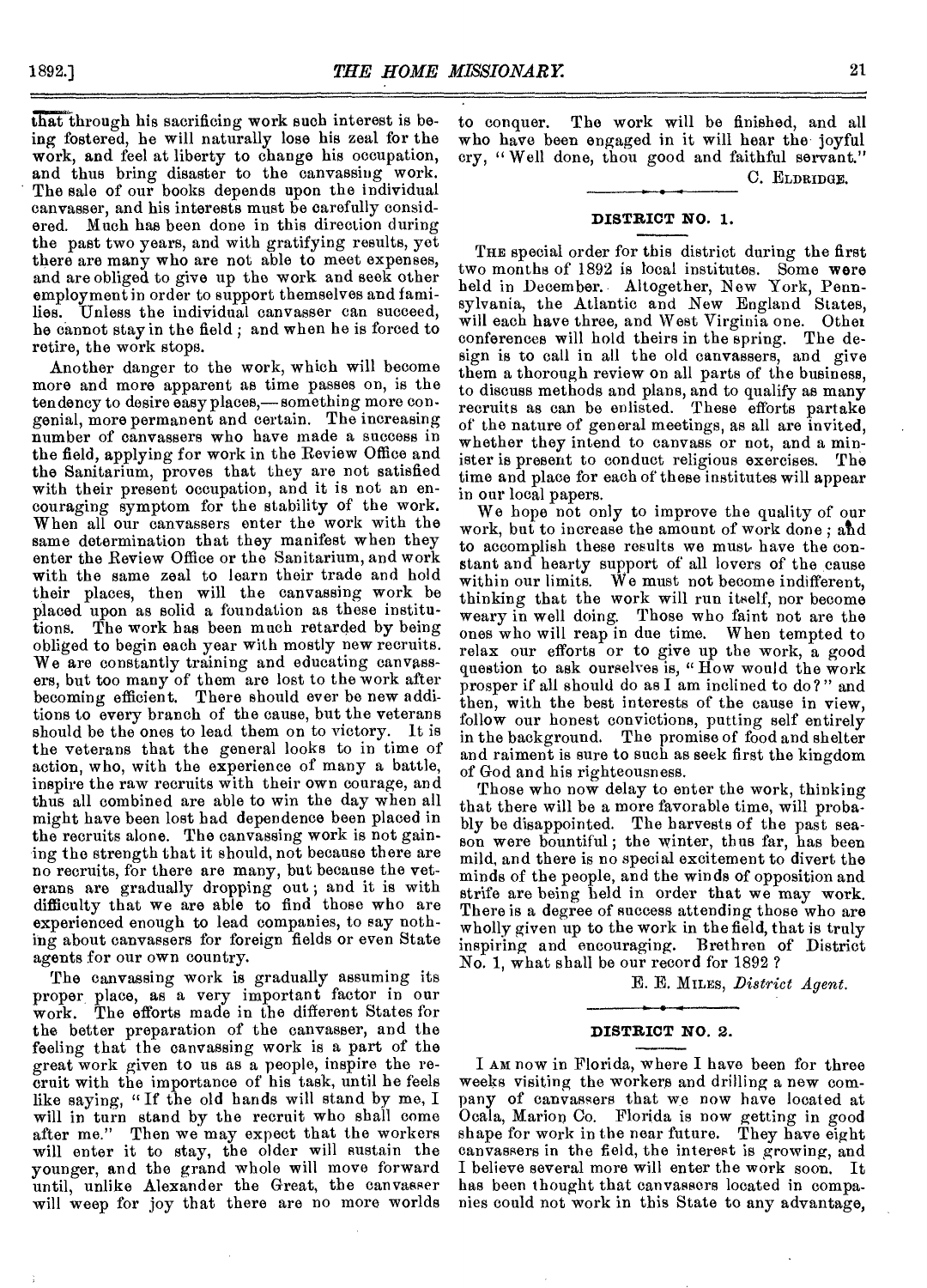on account of its being so thinly settled ; but we believe they can, and intend to demonstrate the fact during the coming year.

I wish I could remain here longer, but cannot on account of urgent calls from other States. What we need is a good State agent, and we will be glad when one is appointed for this field. I have just received word that Georgia and Mississippi are again without a State agent. Brother G. S. Vreeland, the new State agent, has been called to Battle Creek, to work in the Review Office. We are very sorry to lose Brother Vreeland, but trust some one else can be found to take his place. The work is gaining ground in this district, notwithstanding the fact that in South Carolina the crops are *very* poor, and we have lately had to give up two of our State agents. I have just received a letter from Brother W. H. Wilbur, who is working in Mississippi with Brother Cook, saying that they were quite sure that in a short time there would be a small company of workers ready to begin canvassing, who came out mainly through the labors of Brother Cook. So you see if we cannot find some one who has a burden for that destitute' field, the Lord will raise up some one to carry the truth to the people. The truth *must* go.

We will hcild a canvassers' drill at Nashville, Tenn., February 7-21, and Brother F. L. Mead has promised to be with us. I trust that we will have a good drill, and that all will come prepared to stay through the meeting.

Reports from Alabama and the Cumberland mission show that the work is onward, and all are full of courage. While we are not able to make such wonderful reports as come from Illinois, where, if the canvasser puts in full time, his income will be \$14 per day ; or from District No. 6, where their sales, if all collected in silver, would weigh a ton, still we are able to live ; and if any of you wish a hard job, please come over and help us.

A. F. HARRISON, *District Agent.* 

#### **CARE FOR YOUR HEALTH.**

THE canvasser who goes from house to house, stopping wherever night overtakes him, is often subject to great inconvenience in securing suitable food to eat, and in living in other respects in harmony with the laws of health. This being true, unless great care is exercised many will eventually be suffering in some manner from their unhygienic living. How properly to care for one's self under these circumstances is a question of much importance to We have permission from the Good Health Pub. Co. to select some extracts bearing upon this subject from a letter they received from one of their *Good Health* canvassers, which may be of value to those of less experience :—

" Up to thirteen years ago I was seldom, if ever, free from aches or pains. I used tea, coffee, pork, lard, saleratus, mince pies, ice-cream, oysters, sausage, and condiments, especially vinegar, and occasionally some patent medicines. I fancied myself a hygienist, and had taught hygiene in school a half' dozen terms. Usually had a free amount of fresh air, and did not use tobacco or alcohol. I see smiles on your face as you wonder what my ideas of hygiene were. I have now discarded the artielee mentioned above. I did not make all this changs at once. Before this year I left the study of *Good Health* to my wife, but this year I tried to get all the good out of it I could. . . . Among the benefits derived from *Good Health* this year, I must not forget to mention particularly physical culture.

"Having followed canvassing for the last nine years, I have often had to stop for a time and work at manual labor to regain my lost strength and rest up, so to speak. Not so this year. I not only hold my own, but am actually improving in health as the weeks go by."

We hope all our canvassers will study and live out the beneficial instruction found in *Good \_Health.* 

#### F. L. H.

#### **NOTES FROM THE FIELD.**

BROTHER Byron Hagle, of Detroit, Mich., has been selected as provincial agent of Ontario. He has been a successful canvasser in Michigan, and we feel sure that he will do much for the work in the field over which he now has charge.

Brother James Hackett, of Minnesota, has been selected as provincial agent for Manitoba and adjoining provinces. Brother Hackett is an old and tried canvasser, and in Manitoba and Saskachewan he will find ample opportunity to exercise the same tact, push, and courage which have characterized his labors in Minnesota the past four years.

The general agent of Australia, Brother Michaelswrites that the brethren of that country contem, plate sending a company of canvassers to India soon. The prospects are good that in a few months a company will go from this country to Newfoundland to engage in the sale of our subscription books.

The foreign general canvassing agent, Brother E. M. Morrison, expects to hold institutes in Germany, Scandinavia, and Switzerland the present winter.

Brother A. F. Harrison, district agent for District No. 2, makes frequent and earnest appeals for more workers for the Southern States. His special need at the present time is for several good men to act as State agents, and thus assist in building up the work in the South.

One lady working for *Good Health* in Illinois, lost only one out of one hundred and fifty orders. Two ladies in a city in the same State began work by visiting the best physicians of the place, and out of eight calls secured seven orders, which gave them much influence with the people.

Brother E. M. Morrison, of England, writes us that nearly 10,000 orders for our books have been taken during the past year in the United Kingdom, and that over 8,500 have been secured since the first of June.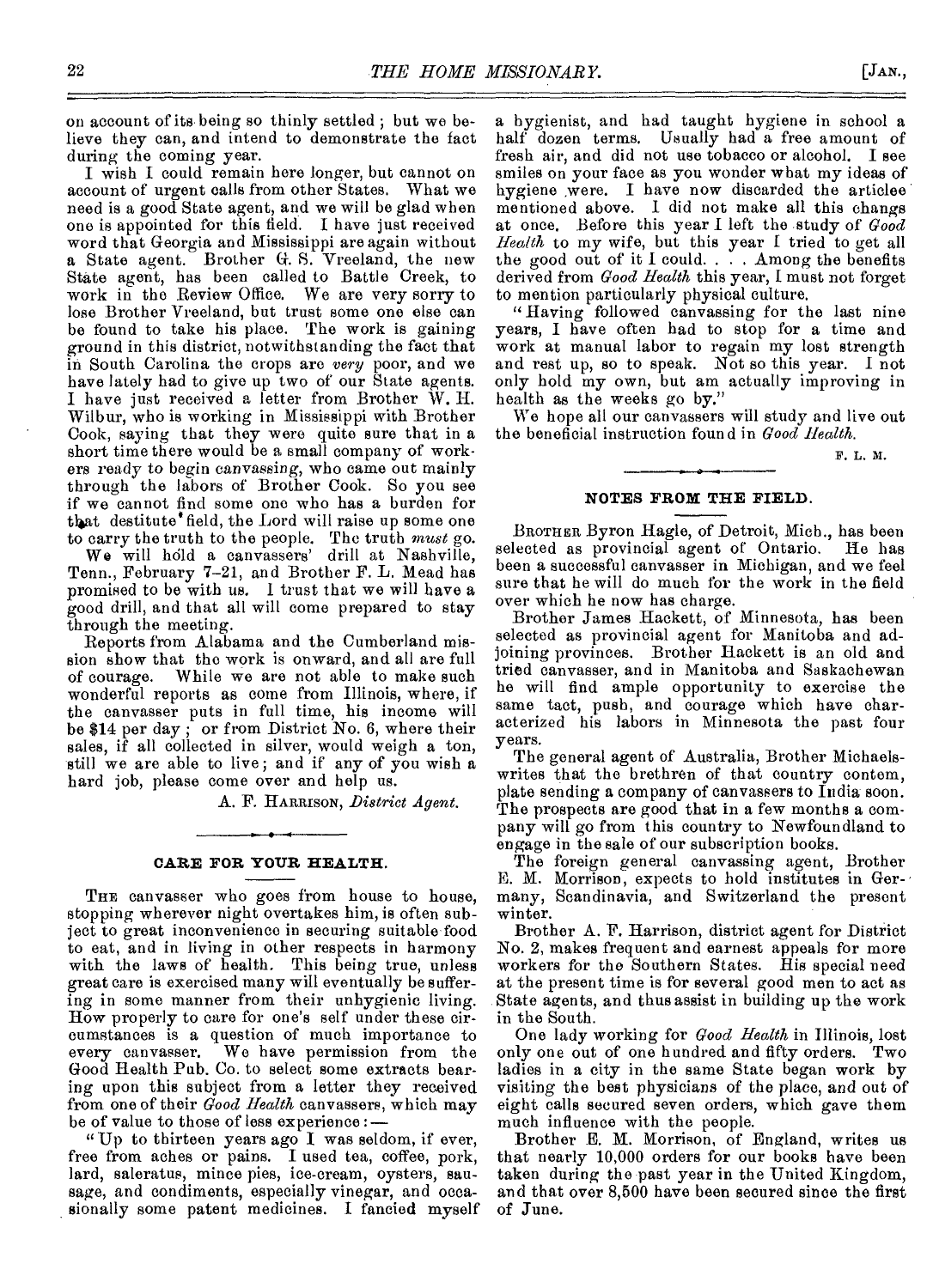**REPORT OF THE CANVASSING WORK FOR DECEMBER, 1891.** 

|          | STATE.                                                                          | No.<br>can-<br>vassers                                       | Av.No.<br>of Re-<br>ports.                             | Days.                     | Hours.                                              | <b>Books</b><br>Deliv'd.                                                                                                 | Value.                                     | Orders<br>Taken.                               | Value.                                         | Miscel.<br>Sales.                       | Total<br>Value.                    | Total<br>for Dists. |
|----------|---------------------------------------------------------------------------------|--------------------------------------------------------------|--------------------------------------------------------|---------------------------|-----------------------------------------------------|--------------------------------------------------------------------------------------------------------------------------|--------------------------------------------|------------------------------------------------|------------------------------------------------|-----------------------------------------|------------------------------------|---------------------|
|          | Atlantic<br>Maine                                                               | $\mathbf{r}$ , $\mathbf{r}$ , $\mathbf{r}$ ,<br>$\sim 1.1$ . | $\cdots$<br>$\cdots$                                   | .<br>$\sim$ $\sim$ $\sim$ | $1 + 1 + 1$<br>.                                    | $\cdots$<br>.                                                                                                            | .<br>.                                     | .<br>.                                         | .<br>.                                         | .<br>.                                  | . <b>.</b> .<br>.                  |                     |
| H        | Maritime Prov<br>New England                                                    | 6<br>24                                                      | 3<br>16 <sub>3</sub>                                   | 31<br>236                 | 194<br>1094                                         | 167<br>506                                                                                                               | \$46200<br>1,043 25                        | 84<br>509                                      | \$17800<br>1,285 75                            | . <i>.</i><br>47 80<br><b>常</b>         | \$17800<br>1,333 55                |                     |
| ż.       | New York $\dots$ .<br>Pennsylvania                                              | $\cdots$<br>55                                               | 21<br>25                                               | 294<br>302                | 1307<br>1202                                        | 630<br>399                                                                                                               | 1,486 25<br>.                              | 683<br>916                                     | 1,689 52<br>2,148 65                           | 87 55<br>110 94                         | 1,777 07<br>2,259 59               |                     |
| DIST.    | Quebec. $\dots \dots$<br>Virginia<br>$\verb Vermont , \ldots, \ldots$           | $\sim 100$ .<br>$\ldots$<br>10                               | $\cdots$<br>$\cdots$<br>$\overline{4}$                 | .<br>.<br>17              | .<br>$\cdots$<br>118                                | .<br>$\frac{1}{2} \left( \frac{1}{2} \left( \frac{1}{2} \right) + \frac{1}{2} \left( \frac{1}{2} \right) \right)$<br>180 | .<br>.<br>.                                | .<br>.<br>71                                   | . <i>.</i><br>.<br>132 00                      | . <b>.</b> .<br>.<br>18 68              | . <b>.</b><br>. <i>.</i><br>150 68 |                     |
|          | West Virginia<br>Alabama $\ldots$                                               | $\sim$<br>3                                                  | $\sim$ $\sim$ $\sim$ $\sim$<br>3                       | .<br>44                   | $\cdots$<br>401                                     | .<br>92                                                                                                                  | .<br>213 75                                | .<br>119                                       | .<br>302 00                                    | .<br>9 90                               | .<br>311 90                        | \$5,698 89          |
| σi       | Cumb. Mis. Field.<br>$Florida$<br>Georgia                                       | 6<br>3<br>15                                                 | 3<br>3 <sup>1</sup><br>$3\frac{3}{5}$                  | 35<br>23<br>111           | 280<br>187<br>889                                   | 111<br>82<br>357                                                                                                         | 230 50<br>146 30<br>832 25                 | 135<br>68<br>432                               | 350 25<br>180 50<br>1,025 50                   | . <i>.</i><br>.<br>750                  | 350 25<br>180 50<br>1,033 00       |                     |
| ż        | Louisiana<br>North Carolina                                                     | 3<br>7<br>$^{2}$                                             | $3\frac{1}{2}$<br>23                                   | 45.1<br>25                | 361<br>200                                          | 153<br>231                                                                                                               | 612 70<br>556 50                           | 73<br>83                                       | 488 75<br>167 75                               | 168 39<br>35 20                         | 657 14<br>202 95                   |                     |
|          | South Carolina<br>Tennessee<br>Indiana                                          | $\sim$ $\sim$ $\sim$ $\sim$<br>28                            | 4<br>.<br>24                                           | 23.1<br>$\cdots$<br>250   | 186<br>.<br>1440                                    | 10<br>وللمعادي<br>405                                                                                                    | 23 55<br>$\ddot{\phantom{a}}$<br>1,099 00  | 44<br>.<br>400                                 | 103 75<br>$\ddot{\phantom{0}}$<br>949 95       | 140<br>.<br>$\ddot{\phantom{a}}$<br>865 | 105 15<br>. <i>.</i><br>958 60     | 2,840 89            |
| က်<br>ż. | $IIIinois, \ldots \ldots$<br>$\text{Michigan}\ldots\ldots$                      | 48<br>$\alpha$ is a $\alpha$                                 | 26<br>$\cdots$                                         | 376<br>$\cdots$           | 1693<br>$\cdots$                                    | 1285<br>.                                                                                                                | 3,220 85<br>.                              | 900<br>.                                       | 2,177 05<br>.                                  | .<br>.                                  | 2,177 05<br>.                      |                     |
|          | $Ohio. \ldots \ldots \ldots$<br>Ontario $\ldots$<br>$Iowa \ldots \ldots \ldots$ | $\cdots$<br>11<br>$\cdots$                                   | $\cdots$<br>11<br>.                                    | $\cdots$<br>226<br>.      | .<br>1556<br>.                                      | .<br>589<br>.                                                                                                            | . <b>.</b><br>1,259 75<br>.                | .<br>234<br>.                                  | . <b>.</b><br>873 75<br>.                      | $\ddots$<br>1.1.1.1<br>$\cdots$<br>.    | .<br>873 75<br>. <b>.</b>          | 4,009 40            |
| أبه      | Manitoba<br>Minnesota<br>Nebraska                                               | 3<br>$\cdots$                                                | 3<br>$\cdots$                                          | 70<br>$\cdots$            | 407<br>.                                            | 397<br>.                                                                                                                 | 1,075 50<br>.                              | $\alpha$ , $\alpha$ , $\alpha$ , $\alpha$<br>. | .<br>.                                         | . <i>.</i>                              | .<br>.                             |                     |
| ż.       | So. Dakota<br>$Wiseonsin \ldots \ldots$                                         | $\sim 100$<br>$\sim$ $\sim$ $\sim$<br>20                     | $\cdots$<br>$\sim 100$<br>14                           | .<br>$\cdots$<br>141      | $\cdots$<br>.<br>491                                | .<br>$\cdots$<br>286                                                                                                     | .<br>. <b>. .</b><br>531 00                | .<br>.<br>382                                  | . <i>.</i> .<br>742 85                         | .<br>19 10                              | .<br>.<br>761 95                   | 761 95              |
| ະວ່      | Arkansas.<br>$\text{Colorado.} \ldots \ldots$<br>Indian Territory.              | 31<br>8<br>4                                                 | 21<br>5<br>$3\frac{4}{5}$                              | 199<br>65<br>33           | 1990<br>333<br>695                                  | 607<br>.                                                                                                                 | 1,478 50<br>$\ddot{\phantom{a}}$<br>629 25 | 402<br>214                                     | 932 25<br>566 50                               | 71 22<br>39 65<br>910                   | 1,003 47<br>606 15                 |                     |
| ż.       | $Kanas, \ldots, \ldots$<br>$Missout: \ldots$                                    | 7<br>$\cdots$                                                | $2\frac{4}{5}$<br>$\ddot{\phantom{a}}$                 | 36<br>                    | 239<br>.                                            | 271<br>15<br>.                                                                                                           | 41 75<br>.<br>$\ddotsc$                    | 108<br>152<br>$\sim$ $\sim$ $\sim$             | 252 25<br>301 75<br>$\cdots$<br>الأراد المرابة | 17 95<br>. <b>.</b>                     | 261 35<br>319 70<br>. <b>.</b>     |                     |
| ۰ö       | $T$ exas<br>California<br>North Pacific                                         | 19<br>$\bar{\psi}$ is a $\bar{\psi}$                         | 3<br>$\cdots$                                          | 50<br>$\cdots$            | $\ldots$ .<br>.                                     | 296<br>49                                                                                                                | 1,074 50<br>139 00                         | 213<br>324                                     | 753 00<br>916 08                               | .<br>114 75                             | 753 00<br>1,030 83                 | 2,943 67            |
| g,       | Upper Columbia,<br>Australia                                                    | $\cdots$<br>$\cdots$<br>41                                   | $\cdots$<br>$\cdots$<br>35                             | .<br>.<br>468             | $\cdots$<br>.<br>2511                               | .<br>.<br>1298                                                                                                           | .<br>. <b>. .</b><br>1,295 50              | .<br>.<br>1287                                 | .<br>1,041 90                                  | .<br>.<br>25 86                         | . <i>.</i><br>.<br>1,067 76        | 1,030 83            |
| FOR'N.   | Central Europe<br>Great Britain<br>$Germany \ldots \ldots$                      | 8<br>$\ldots$ .<br>$\sim 100$                                | $\cdots$<br>$\alpha$ , $\alpha$ , $\alpha$<br>$\cdots$ | .<br>.                    | - 779<br>والرود                                     | i kalend<br>$\cdots$<br>.                                                                                                | .<br>.<br>.                                | 96<br>.<br>.                                   | 84 76<br>. <i>.</i> .<br>. <b>.</b>            | 208 10<br>.                             | 292 86<br>.<br>. <b>.</b> .        |                     |
|          | New Zealand<br>Norway                                                           | $\cdots$<br>$\alpha$ , $\alpha$ , $\alpha$                   | $\cdots$<br>$\cdots$                                   | $\cdots$<br>.<br>.        | $\cdots$<br>$\sim$ $\sim$ $\sim$ $\sim$ $\sim$<br>. | .<br>1.1.1.1                                                                                                             | .<br>. <b>.</b>                            | .<br>.                                         | .<br>.                                         | .                                       | .<br>.                             |                     |
|          | South Africa                                                                    | 14                                                           | 10                                                     | 157                       | 997                                                 | 90                                                                                                                       | 552 34                                     | 483                                            | 2,672 66                                       | .                                       | 2,672 66                           | 4,033 28            |
|          | Totals $\dots$                                                                  | 376                                                          | 235\$                                                  | $3,467\frac{5}{8}$        | 19,550                                              | 8,506                                                                                                                    | 18,003 99                                  | 8,462                                          | 10,317 17                                      | 1,001 74                                | 21,318 91                          | 21,318 91           |

THE vice-president of the Michigan T. and M. Society, Brother D. E. Wellman, has been chosen State agent of Michigan, to fill the place made vacant by the resignation of Brother W. M. Crothers.

THE Review Office has received notice from the post-office authorities, that the notification slips, which have been in use for several months, will require two cents for postage, claiming that the pencil mark drawn around the price, date of delivery, etc., -convey special information.

We recommend the form of blank found on page 21 of the HOME MISSIONARY EXTRA, of March, 1891. These can be obtained of the Review Office, either in slips or on postal cards.

BY a letter from Brother E. W. Snyder, mailed at Rio de Janeiro, South America, December 1, we learn that the company of canvassers going to South America expected to reach their destination about December 7. They report some very rough weather during their journey.

FOR a few weeks during the coming winter, five conferences - Indiana, Wisconsin, Minnesota, South Dakota, and Texas - will hold schools for the special benefit of their canvassers. In Texas one half the day will be devoted to study, and the other half to canvassing in the city of Dallas. These schools are open only to those who cannot avail themselves of the privileges offered at Union College or Battle Creek.

*9*